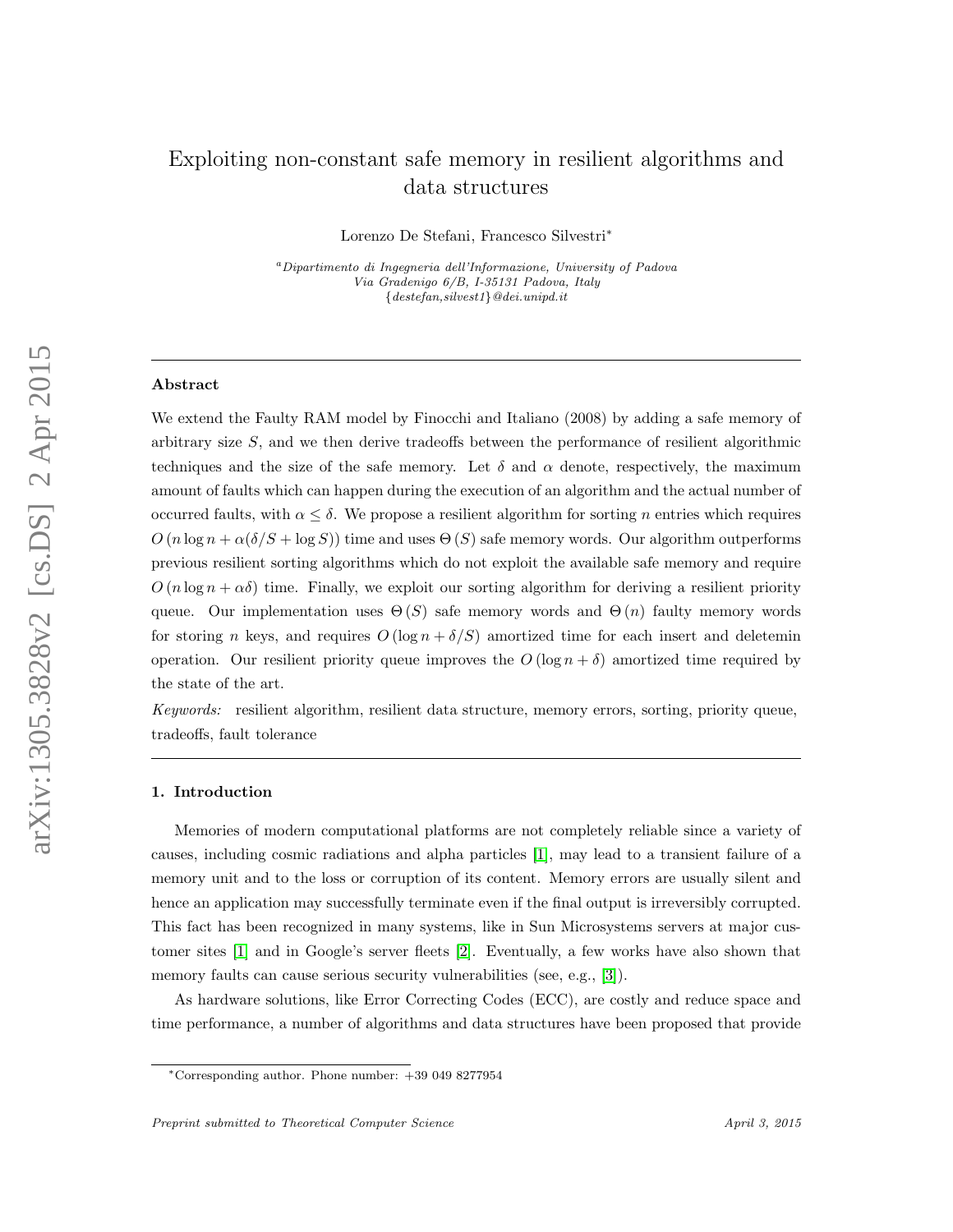(almost) correct solutions even when silent memory errors occur. Algorithmic approaches for dealing with unreliable information have been widely targeted in literature under different settings, and we refer to [\[4\]](#page-19-3) for a survey. In particular, a number of algorithms and data structures, which are called *resilient*, have been designed in the Faulty RAM (FRAM) [\[5\]](#page-19-4). In this model, an adaptive adversary can corrupt up to  $\delta$  memory cells of a large unreliable memory at any time (even simultaneously) during the execution of an algorithm. Resilient algorithmic techniques have been designed for many problems, including sorting  $[6]$ , selection  $[7]$ , dynamic programming [\[8\]](#page-19-7), dictionaries [\[9\]](#page-19-8), priority queues [\[10\]](#page-19-9), matrix multiplication and FFT [\[11\]](#page-19-10), K-d and suffix trees [\[12,](#page-20-0) [13\]](#page-20-1). Resilient algorithms have also been experimentally evaluated [\[14,](#page-20-2) [11,](#page-19-10) [15,](#page-20-3) [16\]](#page-20-4).

#### 1.1. Our results

Previous results in the FRAM model assume the existence of a safe memory of constant size which cannot be corrupted by the adversary and which is used for storing crucial data such as code and instruction counters. In this paper we follow up the preliminary investigation in [\[8\]](#page-19-7) studying to which extent the size of the safe memory can affect the performance of resilient algorithms and data structures. We enrich the FRAM model with a safe memory of arbitrary size  $S$  and then give evidence that an increased safe memory can be exploited to notably improve the performance of resilient algorithms. In addition to its theoretical interest, the adoption of such a model is supported by recent research on hybrid systems that integrate algorithmic resiliency with the (limited) amount of memory protected by hardware ECC [\[17\]](#page-20-5). In this setting, S would denote the memory that is protected by the hardware.

Let  $\delta$  and  $\alpha$  denote respectively the maximum amount of faults which can happen during the execution of an algorithm and the actual number of occurred faults, with  $\alpha \leq \delta$ . In Section [2,](#page-2-0) we show that n entries can be resiliently sorted in  $O(n \log n + \alpha(\delta/S + \log S))$  time when a safe memory of size  $\Theta(S)$  is available in the FRAM. As a consequence, our algorithm runs in optimal  $Θ$  (n log n) time as soon as  $δ = O(√nS \log n)$  and  $S ≤ n/\log n$ . When  $S = ω(1)$ , our algorithm outperforms previous resilient sorting algorithms, which do not exploit non-constant safe memory and require  $O(n \log n + \alpha \delta)$  time [\[6,](#page-19-5) [7\]](#page-19-6). Finally, we use the proposed resilient sorting algorithm for deriving a resilient priority queue in Section [3.](#page-9-0) Our implementation uses  $\Theta(S)$  safe memory words and  $\Theta(n)$  faulty memory words for storing n keys, and requires  $O(\log n + \delta/S)$  amortized time for each insert and deletemin operation. This result improves the state of art for which  $O(\log n + \delta)$  amortized time is required for each operation [\[10\]](#page-19-9).

#### 1.2. Preliminaries

As already mentioned, we use the FRAM model with a safe memory. Specifically, the adopted model features two memories: the *faulty memory* whose size is potentially unbounded, and the safe memory of size S. For the sake of simplicity, we allow algorithms to exceed the amount of safe memory by a multiplicative constant factor. The adversary can read the content of the faulty memory and corrupt at any time memory words stored in any position of the faulty memory for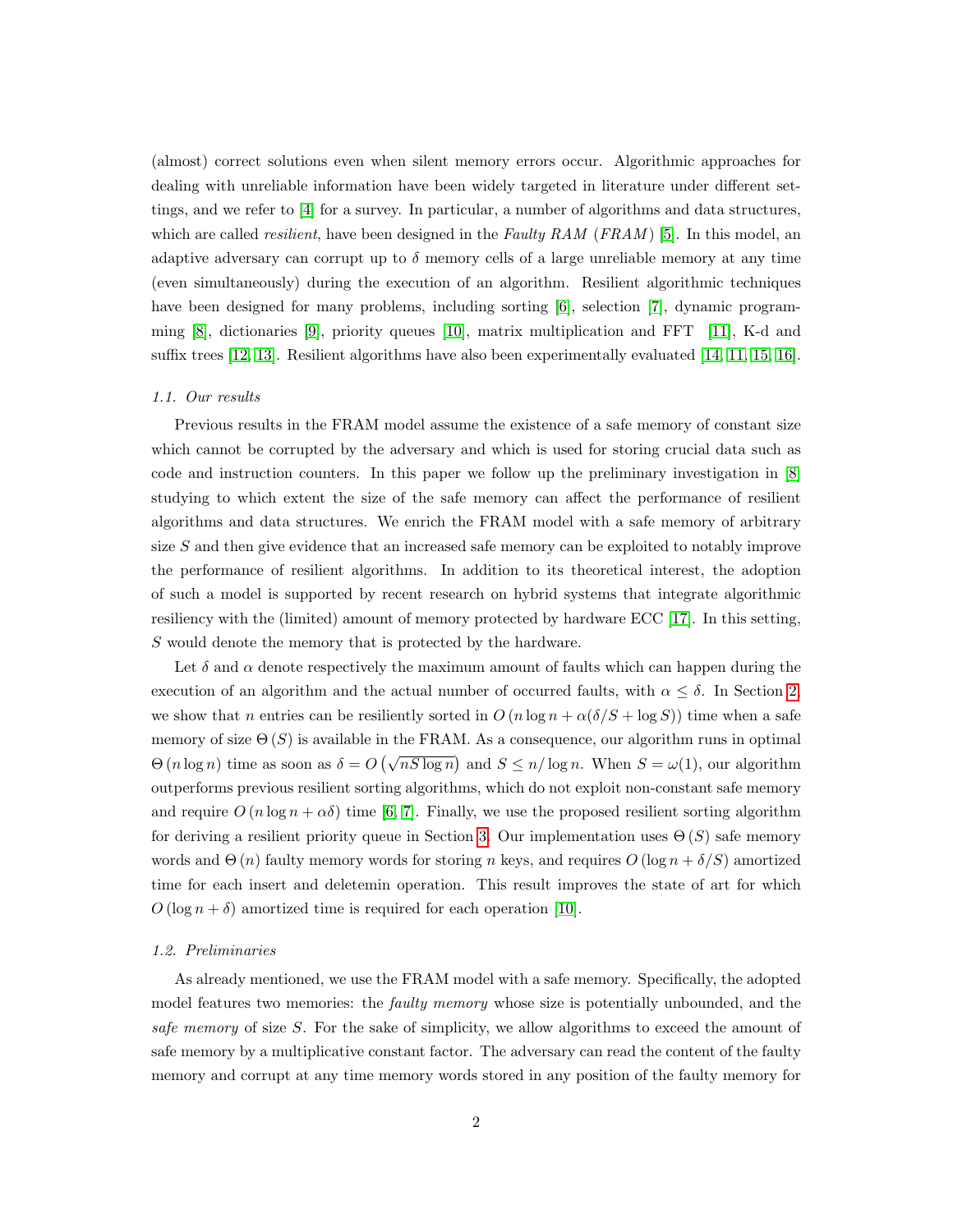up to a total  $\delta$  times. Note that faults can occur simultaneously and the adversary is allowed to corrupt a value which was already previously altered. The safe memory can be read but not corrupted by the adversary. A similar model was adopted in [\[8\]](#page-19-7), however in this paper the adversary was not allowed to read the safe memory. We denote with  $\alpha \leq \delta$  the actual number of faults injected by the adversary during the execution of the algorithm. Since the performance of our algorithms do not increase as soon as  $S > \delta$ , we assume through the paper that  $S \leq \delta$ ; this assumption can be easily removed by replacing S with  $\min\{S, \delta\}$  in our algorithms.

A variable is *reliably written* if it is replicated  $2\delta + 1$  times in the faulty memory and its actual value is determined by majority: clearly, a reliably written variable cannot be corrupted. We say that a value is *faithful* if it has never been corrupted and that a sequence is *faithfully ordered* if all the faithful values in it are correctly ordered. Finally, we assume all faithful input values to be distinct, each value to require a memory word, and that each sequence or buffer to be stored in adjacent memory words.

# <span id="page-2-0"></span>2. Resilient Sorting Algorithm

In the resilient sorting problem we are given a set of  $n$  keys and the goal is to correctly order all the faithful input keys (corrupted keys can be arbitrarily positioned). We propose  $S\text{-}Sort$ , a resilient sorting algorithm which runs in  $O(n \log n + \alpha (\delta/S + \log S))$  time by exploiting  $\Theta(S)$ safe memory words. Our approach builds on the resilient sorting algorithm in [\[6\]](#page-19-5), however major changes are required to fully exploit the safe memory. In particular, the proposed algorithm forces the adversary to inject  $\Theta(S)$  faults in order to invalidate part of the computation and to increase the running time by an additive  $O(\delta + S \log S)$  term. In contrast,  $O(1)$  faults suffice to increase by an additive  $O(\delta)$  term the time of previous algorithms [\[5,](#page-19-4) [6,](#page-19-5) [7\]](#page-19-6), even when  $\omega(1)$ safe memory is available. Our algorithm runs in optimal  $\Theta(n \log n)$  time for  $\delta = O(\sqrt{Sn \log n})$ and  $S \le n/\log n$ : this represents a  $\Theta\left(\sqrt{S}\right)$  improvement with respect to the state of the art [\[6\]](#page-19-5), where optimality is reached for  $\delta = O(\sqrt{n \log n})$ .

S-Sort is based on mergesort and uses the resilient algorithm S-Merge for merging. The S-Merge algorithm requires  $O(n + \alpha (\delta/S + \log S))$  time for merging two faithfully ordered sequences of length n each with  $\Theta(S)$  safe memory. S-Merge is structured as follows. An incomplete merge of the two input sequences is initially computed with S-PurifyingMerge: this method returns a faithfully ordered sequence Z of length at least  $2(n - \alpha)$  that contains a partial merge of the input sequences, and a sequence F with the at most  $2\alpha$  remaining keys that the algorithm has failed to insert into  $Z$ . Finally, keys in  $F$  are inserted into  $Z$  using the  $S$ -BucketSort algorithm, obtaining the final faithfully ordered sequence of all input values. Procedures S-PurifyingMerge and S-BucketSort are respectively proposed in Sections [2.1](#page-3-0) and [2.2,](#page-6-0) while Section [2.3](#page-8-0) describes the resilient algorithms S-Merge and S-Sort.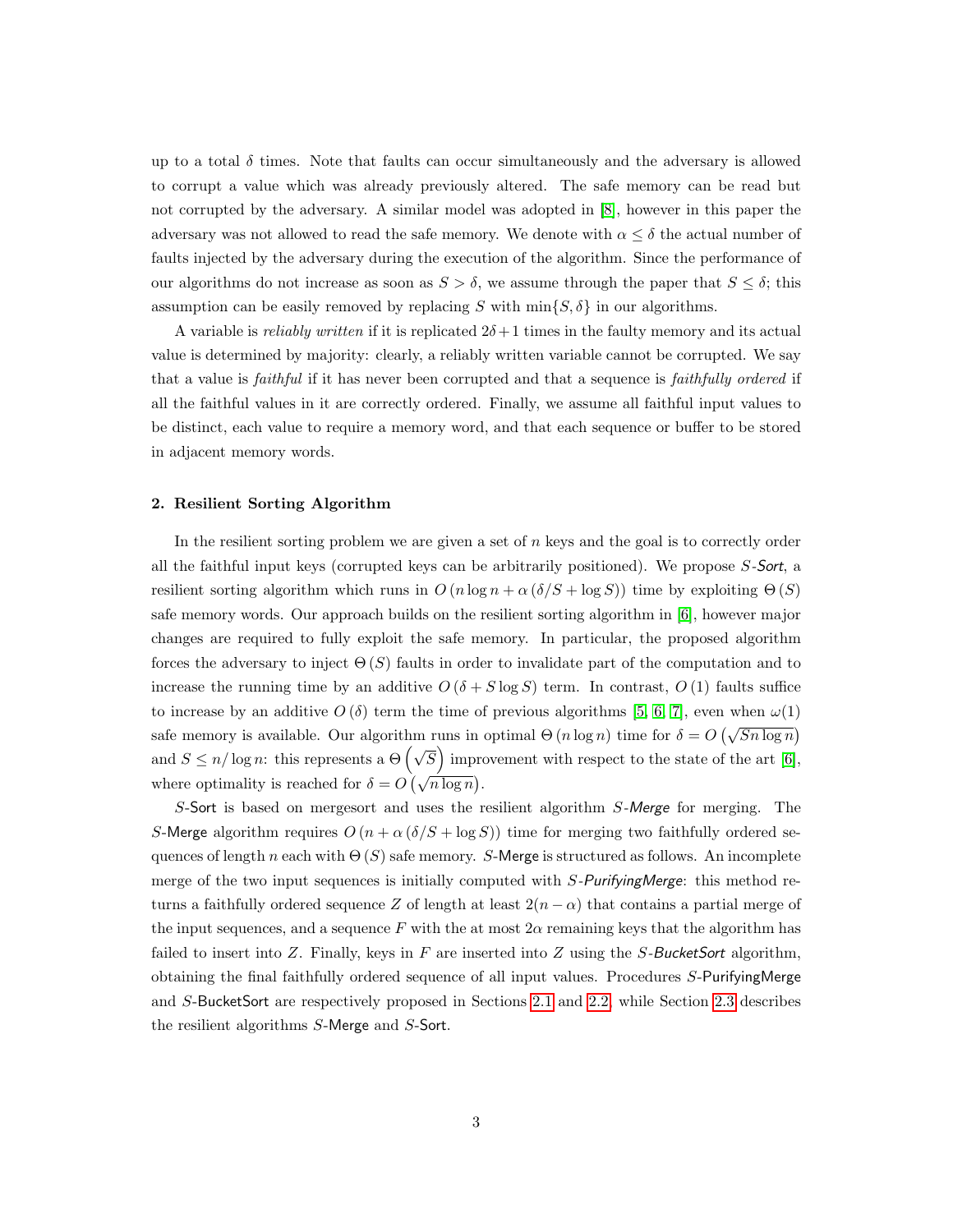

<span id="page-3-2"></span>Figure 1: Graphical representation of the S-PurifyingMerge algorithm. X and Y are the input sequences to merge, and Z is the output buffer.  $X_1$ ,  $Y_1$  and  $Z_1$  are support buffers stored in the faulty memory, while  $X_2$ ,  $Y_2$  and  $Z_2$ are support buffers stored in the safe memory. The light gray (resp., dark gray) highlights the structures that are used in a round (resp., iteration). An inversion (resp., safety) check is invoked any time data are moved from  $X_1$ to  $X_2$  or from  $Y_1$  to  $Y_2$  (resp., from  $Z_1$  to  $Z_2$ ).

# <span id="page-3-0"></span>2.1. S-PurifyingMerge algorithm

Let  $X$  and  $Y$  be the faithfully ordered input sequences of length  $n$  to be merged. The  $S$ -PurifyingMerge algorithm returns a faithfully ordered sequence Z of length at least  $2(n - \alpha)$  and a sequence F of length at most  $2\alpha$ : sequence Z contains part of the merging of X and Y, while  $F$  stores the input keys that the algorithm has deemed to be potentially corrupted and has failed to insert into  $Z$ . The algorithm extends the PurifyingMerge algorithm presented in [\[6\]](#page-19-5) by adding a two-level cascade of intermediate buffers, where the smallest ones are completely contained in the safe memory. Specifically, the algorithm uses six support buffers<sup>[1](#page-3-1)</sup>:

- Buffers  $X_1$  and  $Y_1$  of length  $4\delta + S$ , and  $Z_1$  of length  $\delta + S/2$ ; they are stored in the faulty memory.
- Buffers  $X_2$  and  $Y_2$  of length  $S$ , and  $Z_2$  of length  $S/2$ ; they are stored in the safe memory.

At high level, the algorithm works as follows (see Figure [1](#page-3-2) for a graphical representation). The computation is organized in *rounds*. In each round,  $O(\delta)$  input keys in X and Y are respectively pumped into buffers  $X_1$  and  $Y_1$ . Then, the algorithm merges these keys in  $Z_1$  by iteratively merging small amounts of data in safe memory: during each *iteration*, chunks of  $O(S)$ consecutive keys in  $X_1$  and  $Y_1$  are moved into buffers  $X_2$  and  $Y_2$ , where they are merged in  $Z_2$ using a standard merging algorithm. Keys in  $Z_2$  are shifted into  $Z_1$  at the end of each iteration, while keys in  $Z_1$  are appended to  $Z$  at the end of each round. The algorithm performs some checks, which are explained in details later, when keys are moved among buffers in order to guarantee resiliency: an *inversion check* is done every time a key is shifted from  $X_1$  to  $X_2$  or from  $Y_1$  to  $Y_2$ ; a safety check is executed every time buffer  $Z_1$  is appended to Z. If a check is

<span id="page-3-1"></span><sup>&</sup>lt;sup>1</sup>It can be shown that a more optimized implementation of S-PurifyingMerge requires only two buffers (i.e.,  $X_2$ and Y2). However, we describe here the implementation with six support buffers for the sake of simplicity.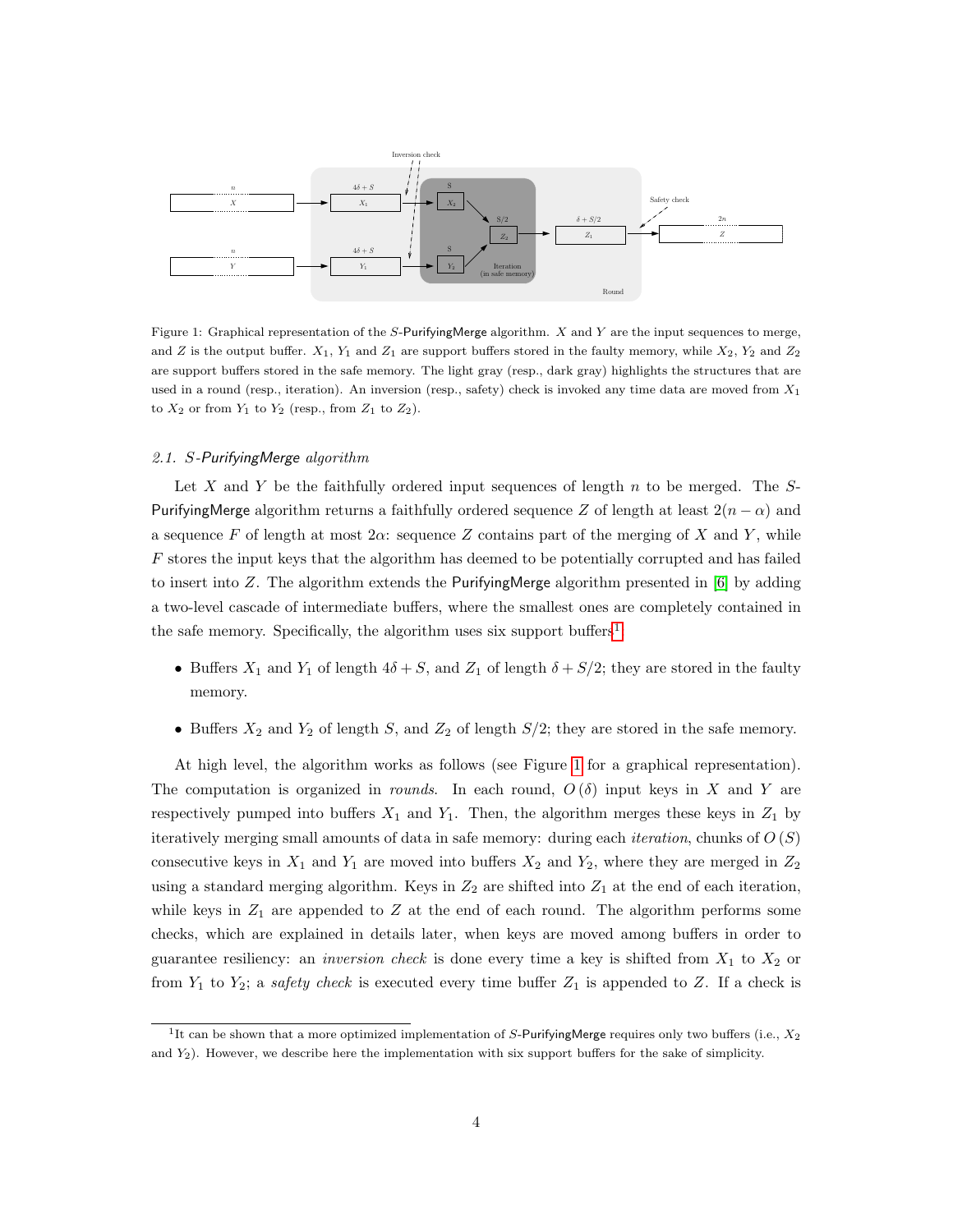unsuccessful, some critical faults have occurred and then part of the computation must be rolled back and re-executed.

We now provide a more detailed description. Each round starts by filling buffers  $X_1$  and  $Y_1$ with the remaining keys in  $X$  and  $Y$ , starting from those occupying the smallest index positions (i.e., from the smallest faithful values). Subsequently, the algorithm fills  $Z_1$  with at least  $\delta$  values from the sequence obtained by merging  $X_1$  and  $Y_1$  or until there are no further keys to merge. Specifically, buffer  $Z_1$  is filled by iterating the following steps until it contains at least  $\delta$  values or there are no further keys to merge in  $X_1$ ,  $X_2$ ,  $Y_1$  and  $Y_2$ :

- 1. Buffers  $X_2$  and  $Y_2$  are filled with the remaining keys of  $X_1$  and  $Y_1$ , respectively, starting from the smallest index position. With the exception of the first iteration of the first round, an inversion check is executed for each key inserted in  $X_2$  and  $Y_2$ . If a check is unsuccessful, the current round is restarted. In the first iteration of the first round, each key is inserted in  $X_2$  and  $Y_2$  without any check.
- 2. Buffers  $X_2$  and  $Y_2$  are merged in  $Z_2$ , until buffer  $Z_2$  is full or there are no further entires in  $X_2$  and  $Y_2$ . The merging is performed using the standard algorithm since input and output buffers are stored in safe memory.
- 3. Buffer  $Z_2$  is appended to  $Z_1$  and then emptied.

As soon as  $Z_1$  is full or there are no further keys, a safety check is performed on  $Z_1$ : if it succeeds, buffer  $Z_1$  is appended to  $Z$  and flushed and then a new round is started; otherwise, the current round is restarted.

The inversion check works as follows. The check is performed on every new key x of  $X_1$ inserted into  $X_2$ , and on every new key y of  $Y_1$  inserted into  $Y_2$ . We describe the check performed on each entry x, being the control executed on y defined correspondingly. If  $X_2$  is empty, no operation is done and the check ends successfully. Otherwise, the value  $x$  is compared with the last inserted key  $x'$  in  $X_2$ . If x is larger than  $x'$ , no further operations are done and the check ends successfully. Otherwise, if  $x$  is smaller than or equal to  $x'$ , it is possible to conclude that at least one of the two keys is corrupted since  $X_2$  is supposed to be faithfully ordered and each key to be unique. Then, both keys are inserted into F and removed from  $X_1$  and  $X_2$ ; if there exists at least one value in  $X_2$  after the removal, the check ends successfully, and it ends unsuccessfully otherwise. We observe that inversion checks guarantee  $X_2$  and  $Y_2$  to be perfectly ordered at any time (recall that the two buffers are stored in safe memory).

The safety check works as follows. The check is performed when  $Z_1$  contains at least  $\delta$  keys or there are no more keys to merge. In the last case, the check always ends successfully. Suppose now that  $Z_1$  contains at least  $\delta$  keys, and let z be the latest key inserted into  $Z_1$  which we assume to be stored in safe memory. Denote with  $X'$  (resp., Y') the concatenation of keys in  $X_2$  and  $X_1$  (resp.,  $Y_2$  and  $Y_1$ ). If there are less than  $S/2$  keys in X' and Y' smaller than or equal to z, the safety check ends successfully. Otherwise, the algorithm scans  $X'$  starting from the smaller position and compares each pair of adjacent keys looking for inversions: if a pair is not ordered,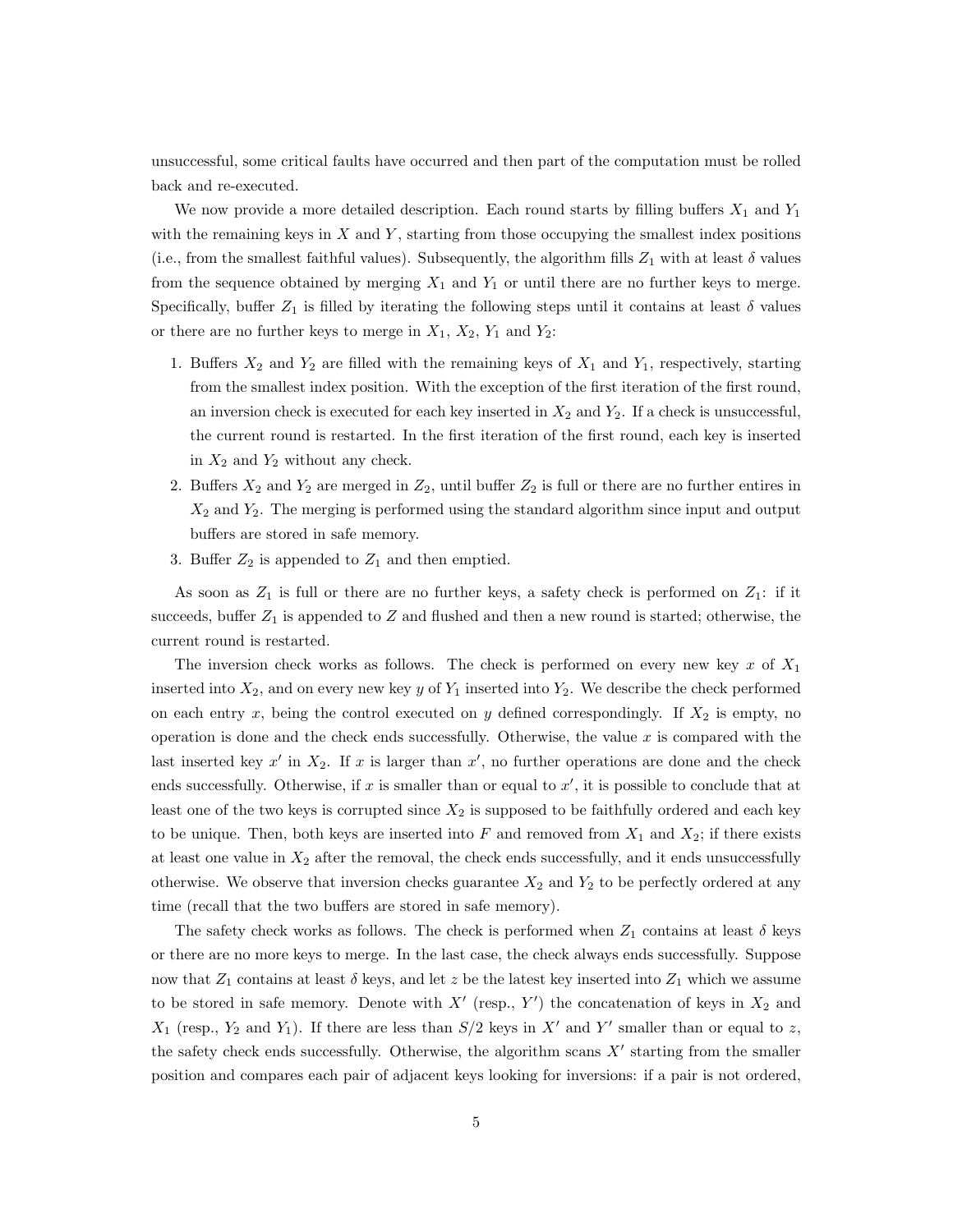it is possible to conclude that at least one of the two values has been corrupted, and hence both keys are inserted in  $F$  and removed from  $X'$ . A similar procedure is executed for  $Y'$  as well. The check then ends unsuccessfully.

When a round is restarted due to an unsuccessful check, the algorithm replaces keys in  $Z_i$ ,  $X_i$  and  $Y_i$ , for any  $i \in \{1,2\}$ , with the keys contained in the respective buffers at beginning of the round (specifically, just after the algorithm terminates to fill buffers  $X_1$  and  $Y_1$  with new keys). However, keys that have been moved to  $F$  during the failed round are not restored (empty positions in  $X_1$  and  $Y_1$  are suitably filled with keys in X and Y). This operation can be implemented by storing a copy of  $X_1$ ,  $Y_1$  and  $Z_1$  in the faulty memory, and of  $X_2$ ,  $Y_2$  and  $Z_2$  in the safe memory. For every key moved to  $F$ , the key is also removed from the copies<sup>[2](#page-5-0)</sup>.

<span id="page-5-1"></span>**Lemma 1.** Let X and Y be two faithfully ordered sequences of length n. S-PurifyingMerge returns a faithfully ordered sequence Z of length  $|Z| \geq n - 2\alpha$  containing part of the merge of X and Y, and a sequence F of length  $|F| \leq 2\alpha$  containing the remaining input keys. The algorithm runs in  $O(n + \alpha\delta/S)$  time and uses  $\Theta(S)$  safe memory words.

*Proof:* It is easy to see that the algorithm uses  $\Theta(S)$  safe memory and that each input key must be in Z or F. We prove that Z is faithfully ordered as follows: we first show that  $Z_1$  is faithfully ordered at the end of each round; we then argue that  $Z_1$  can be appended to  $Z$  without affecting the faithful order of Z. We say that a round is successful if the round is not restarted by an unsuccessful inversion or safety check. For proving the correctness of the algorithm we focus on successful rounds since unsuccessful ones do not affect Z.

Let us now show that buffer  $Z_1$  contains a faithfully ordered sequence at the end of a successful round. Inversion checks guarantee that any key inserted in  $X_2$  is not smaller than the previous one, and then buffer  $X_2$  is sorted at any time. Moreover, since the round is successful, buffer  $X_2$ always contains at least one key during the round and, in particular, the buffer contains a key between two consecutive iterations. This fact guarantees that the concatenation  $\ddot{X}$  of all keys inserted in  $X_2$  in each iteration of the round creates an ordered sequence. Similarly, we have that the concatenation  $\hat{Y}$  of all keys inserted in  $Y_2$  in each iteration of the round is ordered. Each iteration of the round merges in safe memory a part of  $\hat{X}$  and  $\hat{Y}$ . Then. the concatenation of all keys written into  $Z_2$  during the round is the correct merge of  $\hat{X}$  and  $\hat{Y}$  (note that the largest keys in  $\hat{X}$  and  $\hat{Y}$  are not merged and are kept in  $X_2$  and  $Y_2$ ). Since these output keys are first stored in  $Z_2$  and then in  $Z_1$ , we can claim that  $Z_1$  is a faithfully ordered sequence: indeed, there can be an out-of-order key in  $Z_1$  due to a corruption occurred after the key has been moved from  $Z_2$  to  $Z_1$ .

We now prove that  $Z$  is faithfully ordered. If the algorithm ends in one successful round, then Z is faithful ordered by the previous claim. We now suppose that there are at least two

<span id="page-5-0"></span><sup>&</sup>lt;sup>2</sup>An entry can be removed from a sequence in constant time by moving the subsequent entries in the correct position as soon as they are read and by maintaining the required pointers in the safe memory.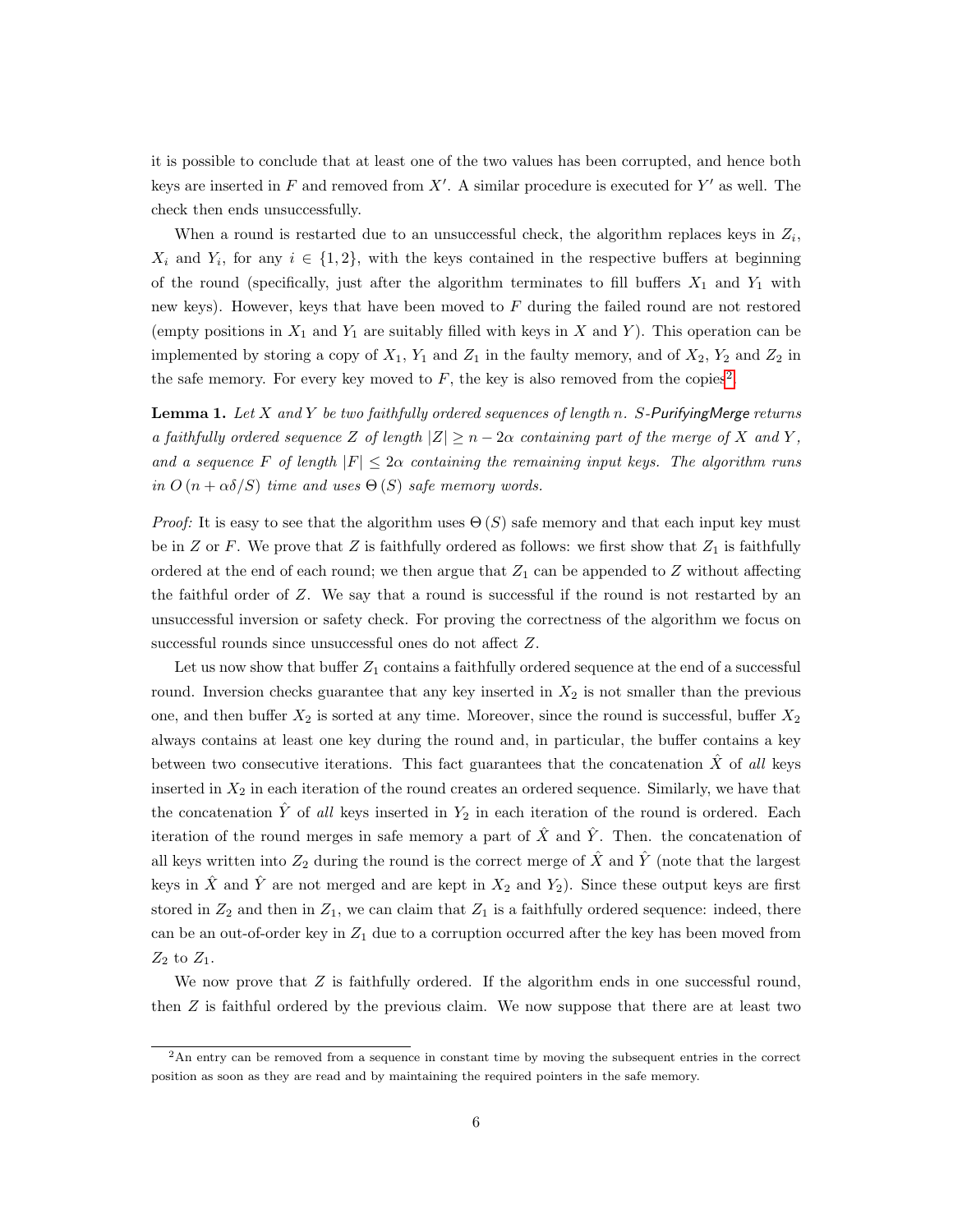successful rounds. Let  $Z_1^i$  be the two buffers appended to Z at the end of the *i*-th and  $(i + 1)$ -st successful round. We have that  $Z_1^i$  and  $Z_1^{i+1}$  are faithfully ordered by the previous claim, and we now argue that even the concatenation of  $Z_1^i$  and  $Z_1^{i+1}$  is faithfully ordered. Let z be the latest value z inserted in  $Z_1^i$ : since z is maintained in safe memory, we have that z is larger than all the faithful values in  $Z_1^i$  and smaller than all values in  $X_2$  and  $Y_2$ . Since the round is successful, there are at most  $S/2$  keys smaller than or equal to z in X' and hence at least  $\delta + 1$  keys larger than z in X': indeed, the  $4\delta + S$  entries in  $X_1$  at the beginning of the round can be moved in F (at most 2 $\delta$ ), in  $Z_1$  (at most  $\delta + S/2 - 1$ ), or in  $X_2$  (thus remaining in X'). Therefore, there exists a faithful key in  $X'$  larger than z, and hence all the faithful values remaining in X must be larger than z. The at most  $S/2$  keys smaller than or equal to z must be in  $X_1$ , and they will be removed by inversion checks in subsequent rounds since there are at least  $S/2$  values in  $X_2$ larger than z (note that there are always at least  $S/2$  keys  $X_2$  at the end of an iteration). Since a similar claim applies to Y, we have that all faithful keys in  $Z_1^{i+1}$  are larger than those in  $Z_1^i$ . It follows that Z, which is the concatenation of  $Z_1^1, Z_1^2, \ldots$ , is faithfully ordered.

Finally, we upper bound the running time of the algorithm. If no corruption occurs, the algorithm requires  $O(n)$  time since there are  $O(n/\delta)$  rounds, each one requiring  $O(\delta/S)$  iterations of cost  $O(S)$ . Faults injected by the adversary during the first iteration of the first round cannot restart the round, but increase the running time by at most a factor  $O(\alpha)$  since each fault can cause two keys to be moved in buffer F. Consider an unsuccessful round that fails due to an inversion check. Since at the beginning of each iteration there are at least  $S/2$  keys in both  $X_2$ and  $Y_2$ , then at least  $S/2$  inverted pairs are required for emptying  $X_2$  or  $Y_2$  and the adversary must pay S/2 faults for getting an unsuccessful inversion check. Consider now an unsuccessful round that fails due to a safety check. Since there are at leas  $S/2$  keys larger than or equal to z in  $X_2$  and  $Y_2$  and there are at least  $S/2$  keys smaller than z in  $X_1$  and  $Y_1$ , there must be at least  $S/2$  inversions. Since at least  $S/2$  of these inversions are removed during the safely check and cannot be used by the adversary for failing another round, the adversary must pay S/2 faults for getting an unsuccessful safety check. In all cases, each unsuccessful round costs  $O(\delta)$  time to the algorithm and  $S/2$  faults to the adversary: since there cannot be more than  $\left|2\alpha/S\right|$  unsuccessful rounds, the overhead due to unsuccessful rounds is  $O(\alpha\delta/S)$ . The lemma follows.

# <span id="page-6-0"></span>2.2. S-BucketSort Algorithm

Let X be a faithfully ordered sequence of length  $n_1$  and Y an arbitrary sequence of length  $n_2$ . The S-BucketSort algorithm computes a faithfully ordered sequence containing all keys in X and Y in  $O(n_1 + (n_2 + \delta)n_2/S + (n_2 + \alpha) \log S)$  time using a safe memory of size  $\Theta(S)$ . This algorithm extends and fuses the NaiveSort and UnbalancedMerge algorithms presented in [\[6\]](#page-19-5).

The algorithm consists of  $\lceil n_2/S \rceil$  rounds. At the beginning of each round, the algorithm removes the S smallest keys among those remaining in Y and stores them into an ordered sequence  $P$  maintained in safe memory. Subsequently, the algorithm scans the remaining keys of X, starting from the smallest position, and partitions them among  $S + 1$  buckets  $\mathcal{B}_i$  where  $\mathcal{B}_0$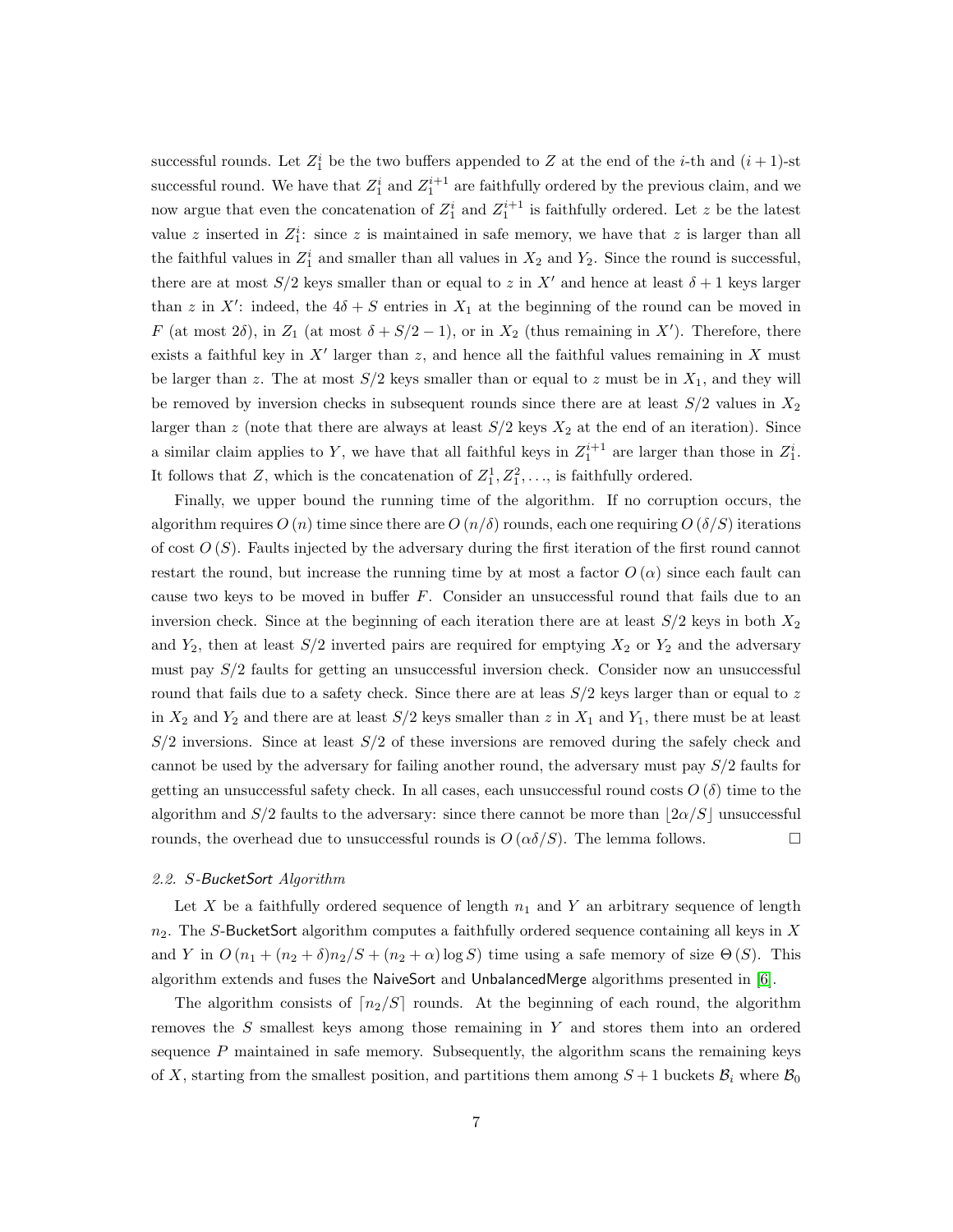contains keys in  $(-\infty, P[1])$ ,  $\mathcal{B}_i$  keys in  $[P[i], P[i+1])$  for  $1 \leq i < S$  and  $\mathcal{B}_S$  keys in  $[P[S], +\infty)$ . The scan of X ends once  $\delta + 1$  keys have been inserted into  $\mathcal{B}_S$  or there are no more keys left in X. For each key  $x$  in  $X$ , the search of the bucket is crucial for improving performance and proceeds as follows: the algorithm checks if x belongs to the range of the last used bucket  $\mathcal{B}_k$ , for some  $0 \leq k \leq S$ ; if the check fails, then the algorithm verifies if x belongs to the right/left log S adjacent buckets of  $\mathcal{B}_k$ ; if this search is again unsuccessful, the correct buffer is identified by performing a binary search on  $P$ . When the correct bucket is found, entry  $x$  is removed from  $X$ and appended to the sequence of keys already in the bucket, thus guaranteeing that each bucket is faithfully ordered. When the scan of  $X$  ends, the sequence given by the concatenation of  $\mathcal{B}_0, P[1], \mathcal{B}_1, P[2], \ldots, \mathcal{B}_{S-1}, P[S]$  is appended to the output sequence Z, keys in  $\mathcal{B}_S$  are inserted again in X (in suitable empty positions of X that maintain the faithful order of  $X$ ),  $P$  and the  $S+1$  buckets  $\mathcal{B}_i$  are emptied and a new round is started. After the  $\lceil n_2/S \rceil$  rounds, all remaining keys in  $X$  are appended to  $Z$ .

The S smallest values of Y, which are used in each round for determining the buckets, are extracted from Y using the following approach. At the beginning of S-BucketSort (i.e., before the first round), a support priority queue containing  $S$  nodes is constructed in safe memory as follows. Keys in Y are partitioned into S segments of size  $\lceil n_2/S \rceil$  and a node containing the smallest key and a pointer to the segment is inserted into the priority queue (the segment is stored in the faulty memory). Each time the smallest value is required, the smallest value  $y$ of the queue is extracted (we note that  $y$  is the minimum faithful key among those in  $Y$  or a corrupted key even smaller). Then,  $y$  is removed from the queue and from the respective buffer, and a new node with the new smallest key and a pointer to the segment is inserted in the queue. When a value is removed from a segment, the remaining values in the segment are shifted to keep keys stored in consecutive positions. At the beginning of each round, the S values used for defining the buckets are obtained by S subsequent extractions of the minimum value in the priority queue and maintained in S safe memory words.

<span id="page-7-0"></span>**Lemma 2.** Let X be a faithfully ordered sequence of length  $n_1$  and let Y be a sequence of length  $n_2$ . S-BucketSort returns a faithfully ordered sequence containing the merge of keys in X and Y. The algorithm runs in  $O(n_1 + (n_2 + \delta)n_2/S + (n_2 + \alpha) \log S)$  time and uses  $\Theta(S)$  safe memory words.

*Proof:* It is easy to see that the algorithm uses  $\Theta(S)$  safe memory and that each key of X and Y must be in the output sequence at the end of the algorithm. We now argue that the output sequence  $Z$  is faithfully ordered at the end of the algorithm: we first prove that the sequence appended to Z at the end of each round is faithfully ordered, and then show that it can be appended to  $Z$  without affecting the faithful order of  $Z$ . We now prove that the sequence appended to Z at the end of a round is faithfully ordered. For each  $0 \leq i \leq S$ , each faithful key appended to bucket  $\mathcal{B}_i$  is in the correct range (note that P cannot be corrupted being in safe memory) and the sequence of keys in  $\mathcal{B}_i$  is faithfully ordered since the insertion maintains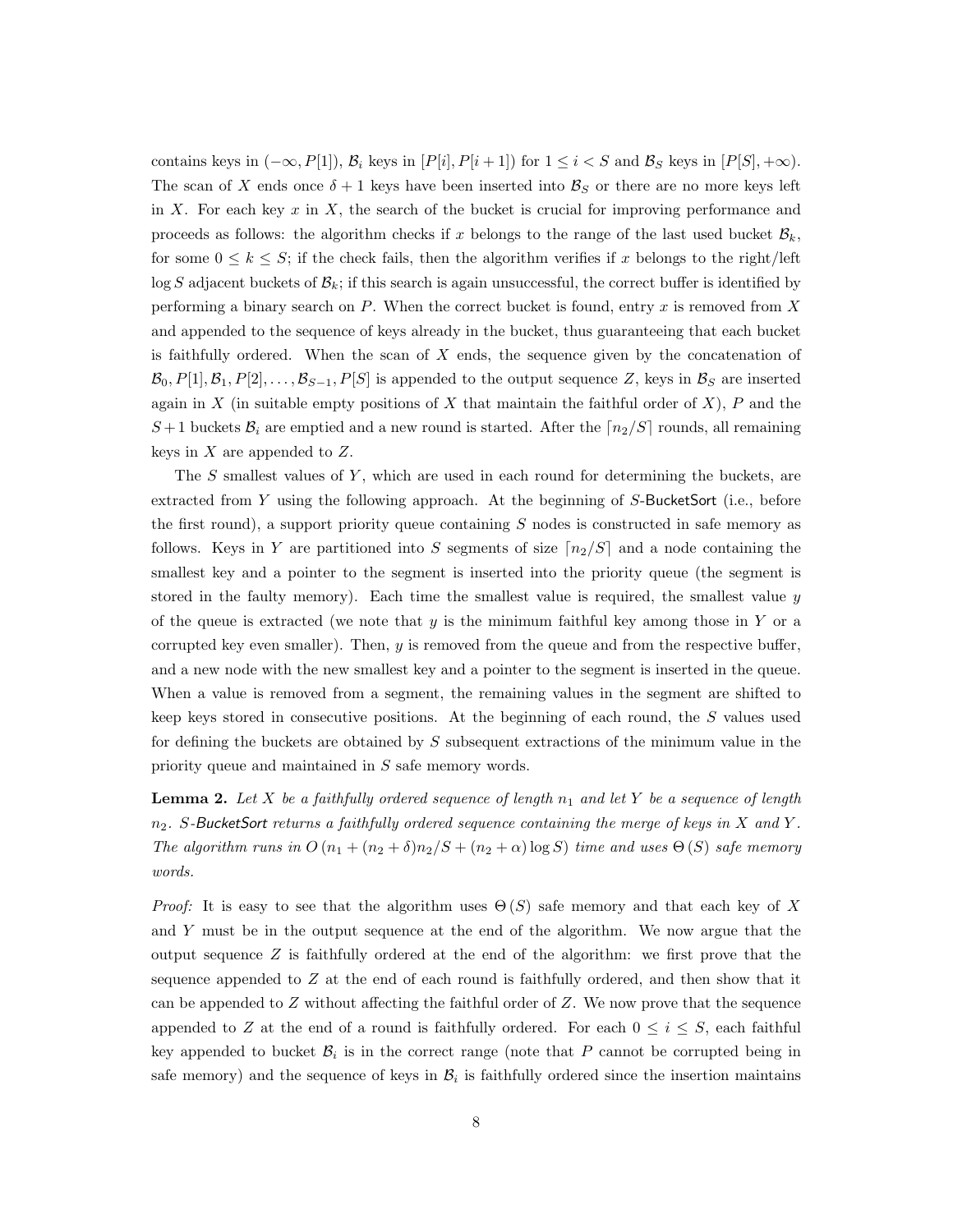the order of faithful keys in X. Therefore, the sequence  $\mathcal{B}_0$ ,  $P[1], \mathcal{B}_1$ ,  $P[2], \ldots, \mathcal{B}_{S-1}$ ,  $P[S]$  that is appended to  $Z$  is faithfully ordered. We now show that the appended sequence guarantees the faithful order of  $Z$  by proving that, at the end of a round, the faithful keys that remain in  $X$ are larger than those already in Z (i.e., faithful keys that are appended in subsequent rounds are larger). If the round ends since there are no further keys in  $X$ , the claim is trivially true. Suppose now that the round ends since there are  $\delta + 1$  keys in  $\mathcal{B}_S$ . Then, there must exist at least one faithful key larger than  $P[S]$  in  $\mathcal{B}_S$  and all remaining faithful values in X must be larger than  $P[S]$ . Therefore, we can conclude that Z is faithfully ordered at the end of the algorithm: by the above argument  $Z$  is faithfully ordered at the end of the last round; the keys in  $X$  that are appended to  $Z$  after the last round do not affect the faithful order of  $Z$  since  $X$  is faithfully ordered and faithful keys in X are larger than those already in Z.

We now upper bound the running time. Suppose no corruptions occur during the execution of the algorithm. Extracting the  $S$  smallest keys from  $Y$  using the auxiliary priority queue requires  $O(n_2 + S \log S)$  time  $O(n_2 \log n_2)$  time if  $n_2 < S$  for each of the  $\lceil n_2/S \rceil$  rounds, and therefore a total  $O(n_2(n_2/S + \log S))$  time. The insertion of an entry  $X[i]$  in a bucket, for each  $1 \leq i \leq n_1$ , requires  $O(1 + \min\{f_i, \log S\}) = O(1 + f_i)$ , where  $f_i$  is the number of keys of Y in the range  $(X[i-1], X[i])$ : indeed, the algorithm searches the bucket for  $X[i]$  among the  $O(\min\{f_i, \log S\})$ buckets around the one containing  $X[i - 1]$  and then, only in case of failure, performs a binary search on P. When no fault occurs, each key of Y contributes to one of the  $f_i$ 's since X is sorted. Therefore, the partitioning of X costs  $O\left(\sum_{i=1}^{n_1}(1+f_i)\right)=O\left(n_1+n_2\right)$ . We note that the above analysis ignores the fact that in each round  $\delta + 1$  values are moved back from  $\mathcal{B}_S$  to X this fact leads to an overall increase of the running time given by an additive component  $O(\delta\lceil n_2/S\rceil)$ , which follows by charging  $O(\delta)$  additional operations to each round. A fault in X may affect the running time required for partitioning  $X$ . In particular, each fault may force the algorithm to pay  $O(\log S)$  for the corrupted key and the subsequent one in X: indeed, a corruption of  $X[i]$ may force the algorithm to perform a binary search in order to find the right bucket for  $X[i]$ and for the subsequent key  $X[i+1]$ . The additive cost due to  $\alpha$  faults is hence  $O(\alpha \log S)$ . The corruption of keys in  $Y$  does not affect the running time since the algorithm does not exploit the ordering of Y. The lemma follows.  $\square$ 

## <span id="page-8-0"></span>2.3. S-Merge and S-Sort Algorithms

As previously described, S-Merge processes the two input sequences with S-PurifyingMerge and then the two output sequences are merged with S-BucketSort. We get the following lemma.

<span id="page-8-1"></span>**Lemma 3.** Let  $X$  and  $Y$  be two faithfully ordered sequences of length n. Algorithm  $S$ -Merge faithfully merges the two sequences in  $O(n + \alpha (\delta/S + \log S))$  time using  $\Theta(S)$  safe memory words.

*Proof:* By Lemma [1,](#page-5-1) algorithm  $S$ -PurifyingMerge returns a faithful sequence  $Z$  of length at most 2n and a sequence F of length at most  $2\alpha$  in  $O(n + \alpha\delta/S)$  time. These output sequences are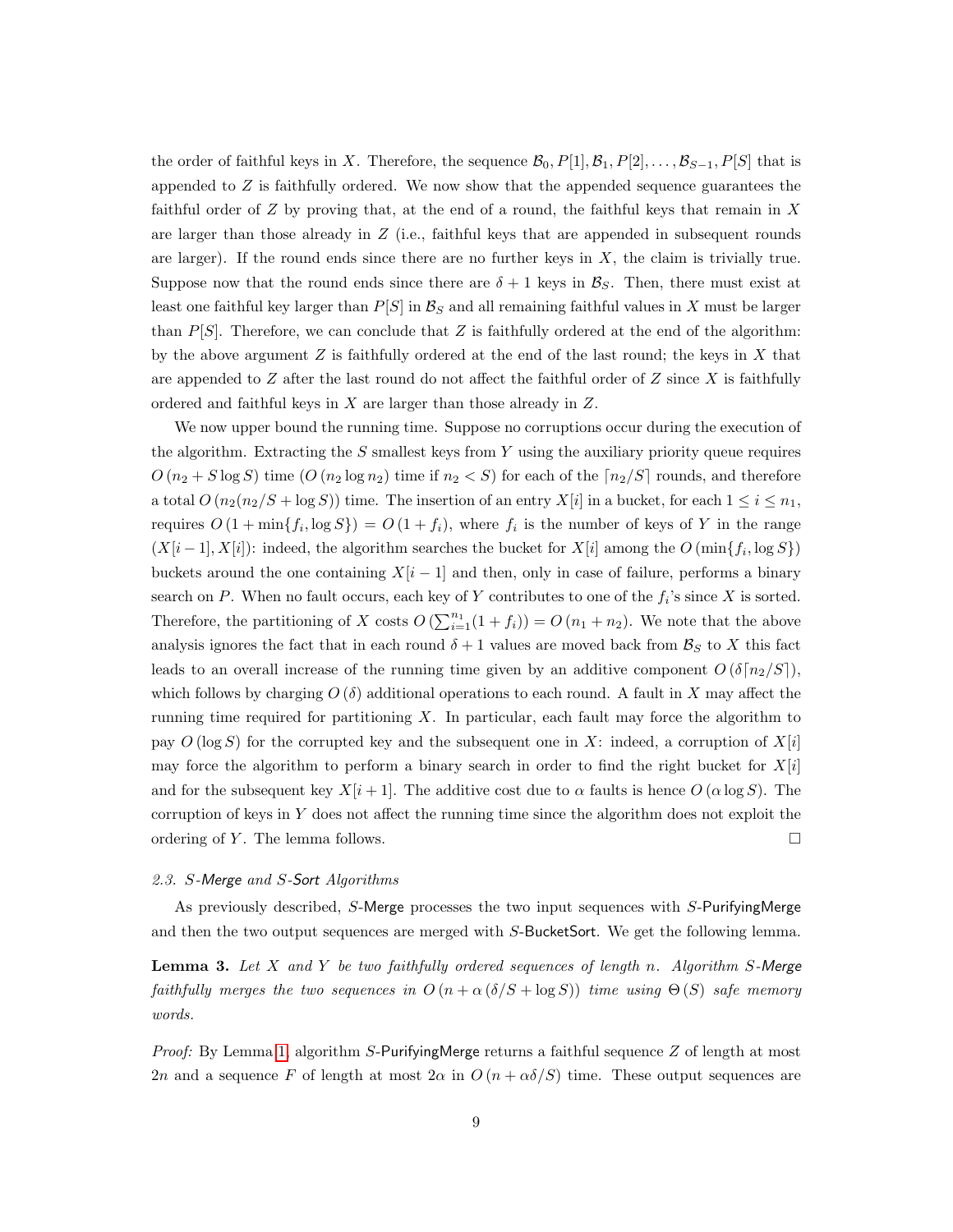then combined using the S-BucketSort algorithm: by Lemma [2,](#page-7-0) this algorithm returns a faithfully ordered sequence of all the input elements in  $O(n + \alpha (\delta/S + \log S))$  time. The lemma follows.  $\Box$ 

By using  $S$ -Merge in the classical mergesort algorithm<sup>[3](#page-9-1)</sup>, we get the desired resilient sorting algorithm S-Sort and the following theorem.

**Theorem 1.** Let X be a sequence of length n. Algorithm S-Sort faithfully sorts the keys in X in  $O(n \log n + \alpha (\delta/S + \log S))$  time using  $\Theta(S)$  safe memory words.

*Proof:* Let us assume, for the sake of simplicity, n to be a power of two, and denote with  $\alpha_{i,j}$ the number of faults that are detected by  $S$ -Merge on the j-th recursive problem which operates on input sequences of length  $2^i$ , with  $0 \leq i < \log n$  and  $0 \leq j < n/2^i$ . A fault injected in one sub-problem at level i may affect the parent problem at level  $i+1$ , but cannot affect sub-problems at level  $i+2$ . Indeed, a key x corrupted during the sub-problem at level i may be out-of-order in the output sequence. Key x is then recognized by the S-Merge at level  $i + 1$  as a fault, inserted in F by S-PurifyingMerge, and then positioned in the correct order in the output sequence by S-BucketSort (x will thus be consider as a faithful key in the parent problem at level  $i + 2$ ). Another fault might cause key x to be stored out-of-order again in the output sequence at level  $i + 1$ , but this fact is accounted to the new fault. Hence, we get  $\sum_{i=0}^{\log n-1} \sum_{j=0}^{2^i-1} \alpha_i \leq 2\alpha$ . By the upper bound on the time of S-Merge in Lemma [3,](#page-8-1) we get that the running time of S-Sort is upper bounded by

$$
O\left(\sum_{i=0}^{\log n-1} \sum_{j=0}^{2^i-1} (n/2^i + \alpha_{i,j} (\delta/S + \log S))\right).
$$

The correctness of S-Sort follows by the correctness of S-Merge.  $\Box$ 

#### <span id="page-9-0"></span>3. Resilient Priority Queue

A resilient priority queue is a data structure which maintains a set of keys that can be managed and accessed through two main operations: Insert, which allows to add a key to the queue; and Deletemin, which returns the minimum faithful key among those in the priority queue or an even smaller corrupted key and then removes it from the priority queue.

In this section we present an implementation of the resilient priority queue that exploits a safe memory of size  $\Theta(S)$ . Let n denote the number of keys in the queue. Our implementation requires  $O(\log n + \delta/S)$  amortized time per operation,  $\Theta(S)$  words in the safe memory and  $\Theta(n)$ words in the faulty memory. Our resilient priority queue is based on the fault tolerant priority queue proposed in  $[10]$ , which is in turn inspired by the cache-oblivious priority queue in [\[18\]](#page-20-6). The

<span id="page-9-1"></span><sup>&</sup>lt;sup>3</sup>The standard recursive mergesort algorithm requires a stack of length  $O(\log n)$  which cannot be corrupted. However, it is easy to derive an iterative algorithm where a  $\Theta(1)$  stack length suffices.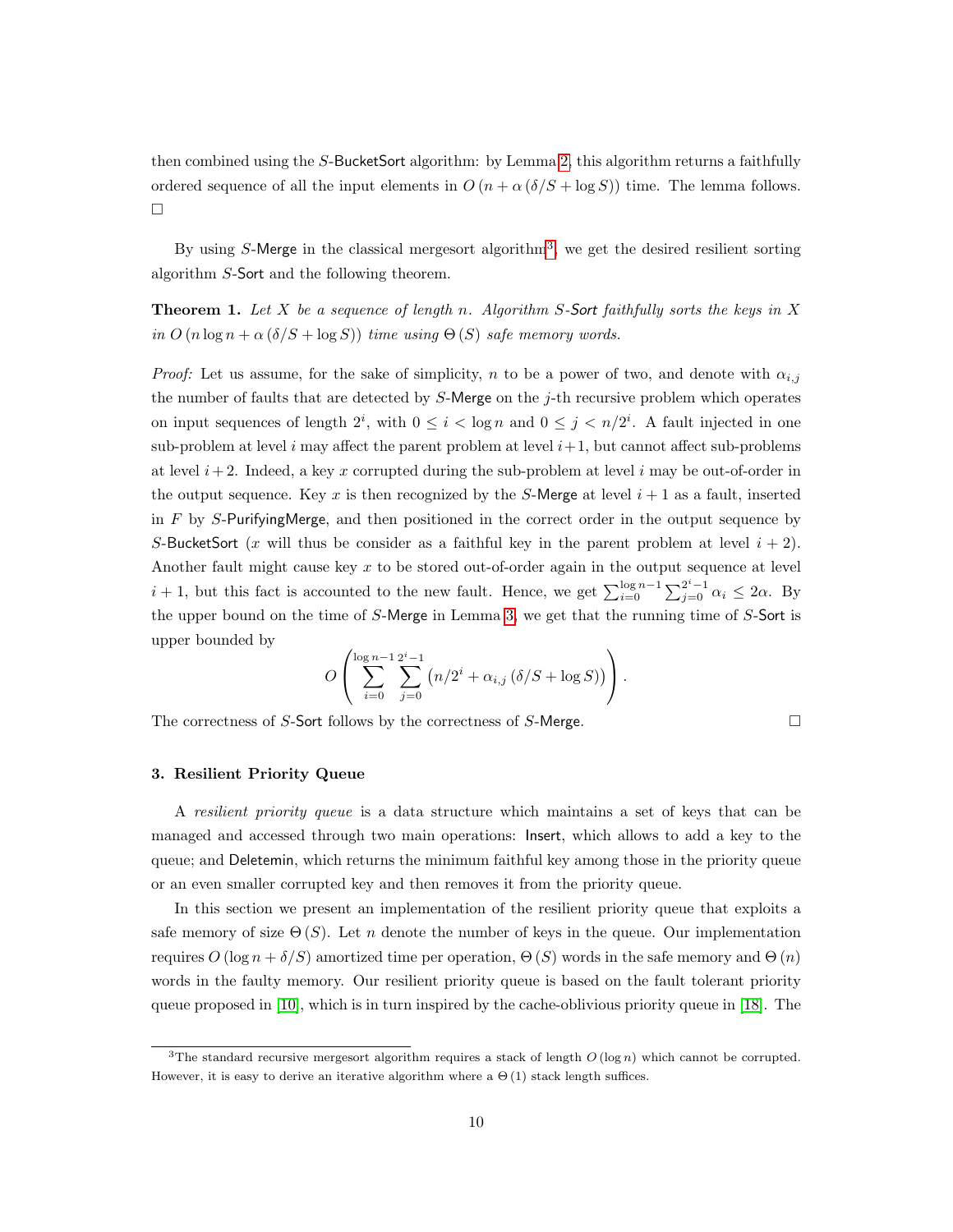

<span id="page-10-1"></span>Figure 2: Main support structures of the resilient priority queue (layers  $L_1, \ldots, L_{k-1}$  are omitted). The figure shows the immediate insertion buffer  $I_0$ , the priority queue  $P_I$  and the respective pointed buffers, and layer  $L_0$ . Layer  $L_0$  consists of the up buffer  $U_0$ , the down buffer  $D_0$ , the priority queues  $P_U$  and  $P_D$ , and the pointers  $p_U$ and  $p<sub>D</sub>$ . The first  $\delta + 1$  entries of  $U<sub>0</sub>$  and of  $D<sub>0</sub>$  are organized in up to S sub-buffers of maximum size  $\delta/S + 1$ . Each sub-buffer of  $U_0$  (resp.,  $D_0$ ) is pointed by a node in  $P_U$  (resp.,  $P_D$ ). All priority queues are stored in the safe memory, while buffers are contained in the faulty memory. Underlined keys are corrupted, while bold keys are used as priority in some queue. Each range  $[x, y]$  gives the minimum and maximum number of contained keys in a buffer or nodes in a priority queue.

performance of the resilient priority queue is here improved by exploiting the safe memory and the S-Merge and S-Sort algorithms, in place of the resilient merging and sorting algorithms in [\[6\]](#page-19-5). It is important to point out that the  $\Omega(\log n + \delta)$  lower bound in [\[10\]](#page-19-9) on the performance of the resilient priority queue does not apply to our data structure since the argument assumes that keys are not stored in safe memory between operations. The amortized time of each operation in our implementation matches the performance of classical optimal priority queues in the RAM model when the number of tolerated corruptions is  $\delta = O(S \log n)$ : this represents a  $\Theta(S)$  improvement with respect to the state of the art [\[10\]](#page-19-9), where optimality is reached for  $\delta = O(\log n)$ .

The presentation is organized as follows: we first present in Section [3.1](#page-10-0) the details of the priority queue implementation, with particular emphasis on the role played by the safe memory; then we proceed in Section [3.2](#page-15-0) to prove its correctness and complexity bounds.

## <span id="page-10-0"></span>3.1. Structure

The structure of our resilient priority queue is similar to the one used in [\[10\]](#page-19-9), however we require some auxiliary structures and different constraints in order to exploit the safe memory. Specifically, the resilient priority queue presented in this paper contains the following structures (see Figure [2](#page-10-1) for a graphical representation):

- The *immediate insertion buffer*  $I_0$ , which contains up to  $\log n + \delta/S$  keys. This buffer is stored in the faulty memory.
- The *priority queue*  $P_I$ , which contains up to S nodes. Each node contains a pointer to a buffer of size at most  $\log n + \delta/S$  and the priority key of the node is the smallest value in the pointed buffer. Buffers are stored in the faulty memory, while the actual priority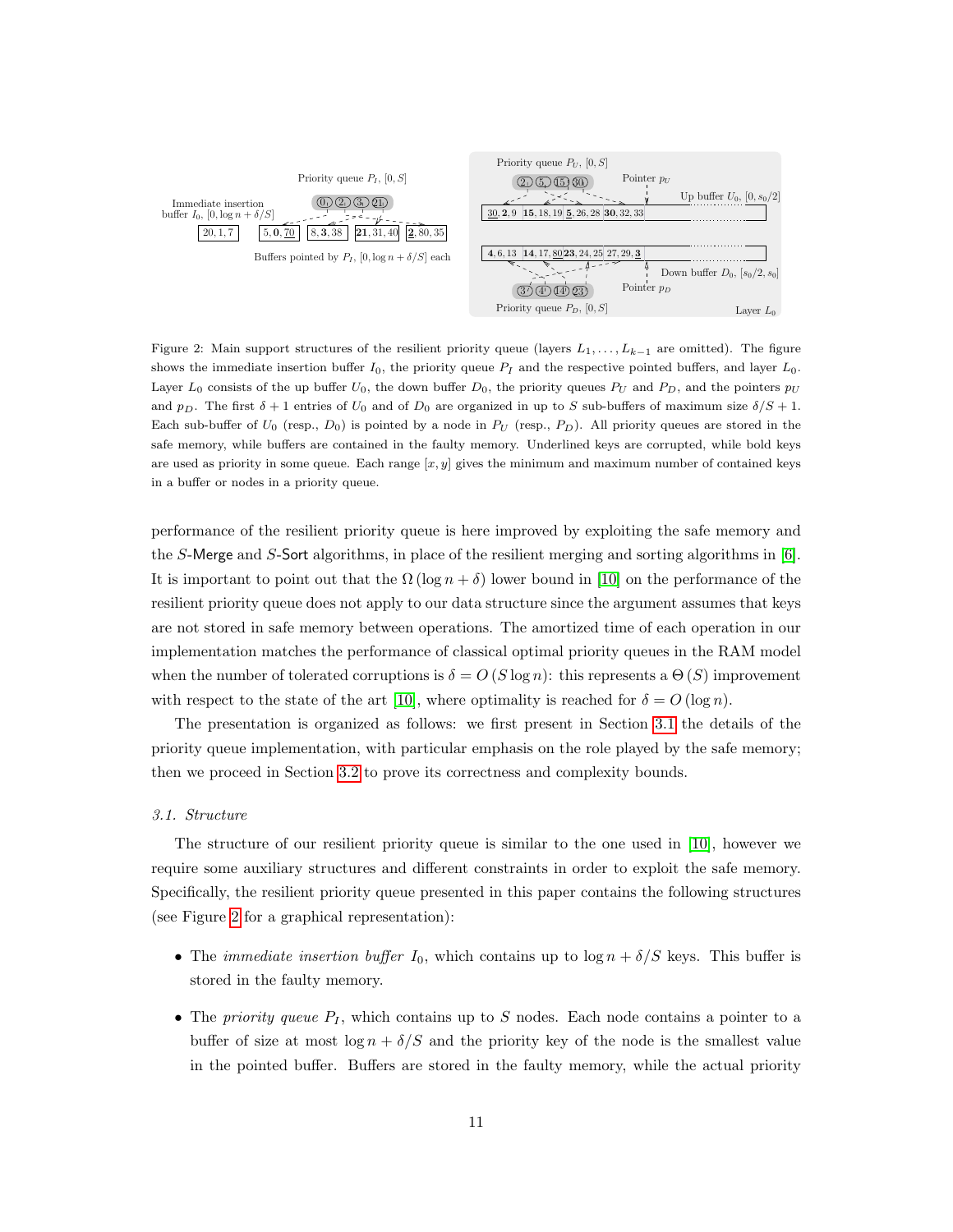queue  $P_I$  and other structural information (e.g., buffer length, the position in the buffer of the smallest key) are stored in  $O(S)$  safe memory words. The purpose of  $P_I$  is to act as a buffer between the newly inserted data in  $I_0$  and the main structure of the priority queue, that is layers  $L_0, \ldots, L_{k-1}$  (see below). On the one hand it allows to rapidly access the newly inserted keys, while on the other hand it accumulates such keys so that the computational cost necessary for inserting all these keys in the main structure is amortized over the insertion of at least  $S \log n + \delta$  new values.

- The layers  $L_0, \ldots, L_{k-1}$ , with  $k = O(\log n)$ . Each layer  $L_i$  contains two faithfully ordered buffers  $U_i$  and  $D_i$ , named up buffer and down buffer, respectively. Up and down buffers are connected by a doubly linked list: for each  $0 \leq i \leq k$ , buffer  $U_i$  is linked to  $D_{i-1}$  and  $D_i$  and vice versa. The layers are stored in the faulty memory, while the size and the links to the neighbors of each buffer are reliably written (i.e., replicated  $2\delta + 1$  times) in the faulty memory using additional  $\Theta(\delta)$  space. For each layer, we define a threshold value  $s_i = 2^{i+1} (S \log^2 n + \delta (\log S + \delta/S))$  which is used to determine whether an up buffer  $U_i$ has too many keys or a down buffer  $D_i$  has too few. Specifically, we impose the following order and size invariants on all up and down buffers at any time:
	- (I1) All buffers are faithfully ordered;
	- (I2) For each  $0 \leq i \leq k-1$ , the concatenations  $D_i D_{i+1}$  and  $D_i U_{i+1}$  are faithfully ordered;
	- $-$  (I3) For each 0 ≤ i < k − 1, s<sub>i</sub>/2 ≤ |D<sub>i</sub>| ≤ s<sub>i</sub> (this invariant may not hold for the last layer);
	- $-$  (I4) For each  $0 \le i \le k$ ,  $|U_i| \le s_i/2$ .
- The priority queues  $P_U$  and  $P_D$  and the pointers  $p_U$  and  $p_D$ , which are stored in the safe memory. These queues are used to speed up the access to entries in  $U_0$  and  $D_0$ . We consider the buffer  $U_0$  as the concatenation of two buffers  $U_0^P$  and  $U_0^S$ .  $U_0^S$  contains keys in the  $\delta + 1$  smallest positions (if any) of  $U_0$ , while  $U_0^P$  contains all the remaining keys (if any) in  $U_0$ .  $U_0^S$  itself is divided into up to S sub-buffers, each one with maximum size  $\delta/S + 1$ and associated with one node of  $P_U$ : each node maintains a pointer to the beginning of a sub-buffer of  $U_0^S$  and its priority key is the smallest value in the respective sub-buffer. Each node also contains support information such as the size of the relative sub-buffer and the position of the smallest key in the sub-buffer.  $p_U$  points to the first element of  $U_0^P$ . This structure ensures that the concatenation of a resiliently sorted  $U_0^S$  with  $U_0^P$  is a faithful ordering of all the elements in  $U_0$  at all times. The priority queue  $P_U$  can be built by determining the minimum element of each sub-buffer in  $U_0^S$  and then by building the priority queue in safe memory. The priority queue  $P_D$  and pointer  $p_D$  are analogously constructed from buffer  $D_0$ .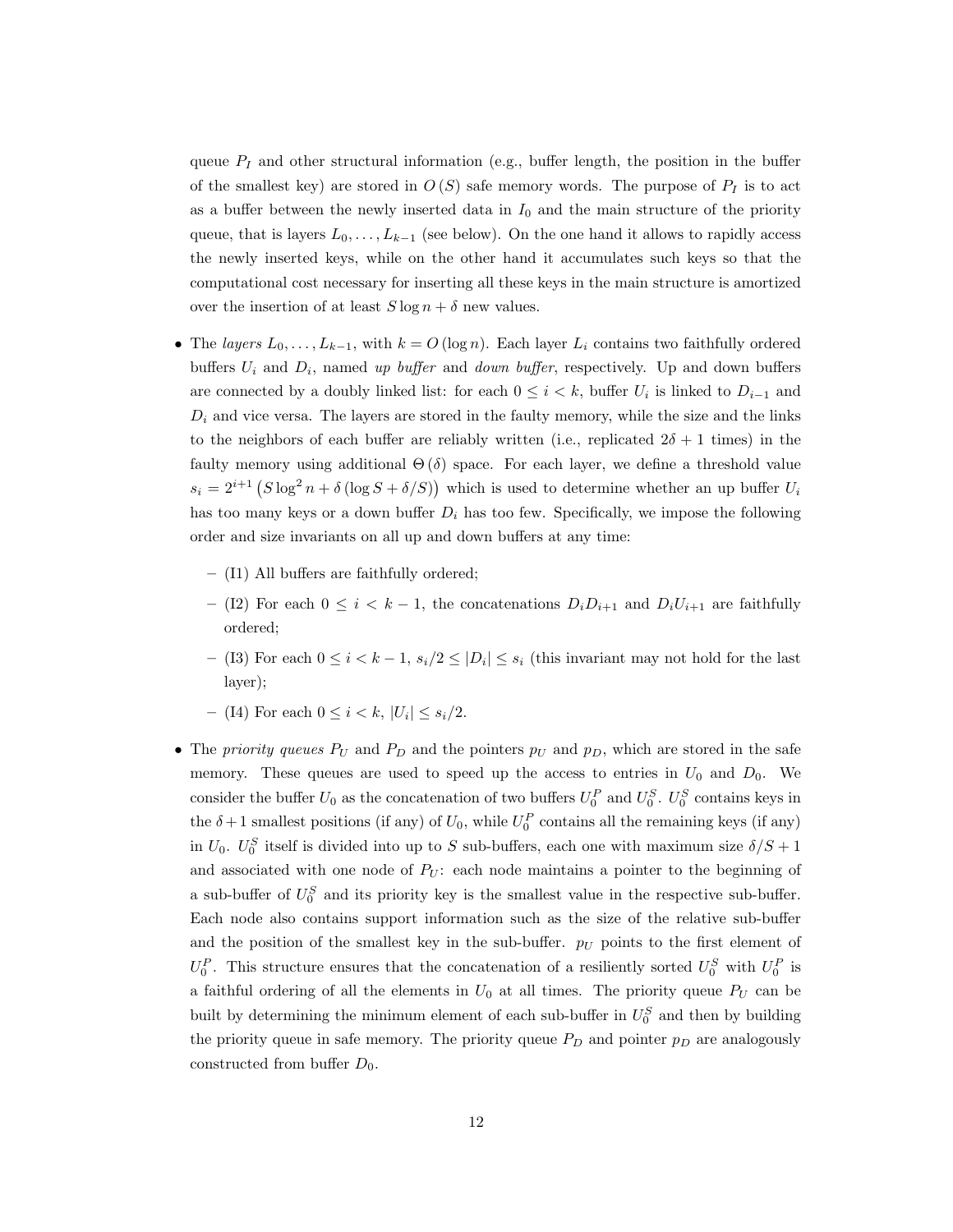Since the priority queues  $P_I$ ,  $P_U$  and  $P_D$  are resiliently stored, we use any standard implementation that supports the Peekmin operation, which is an operation that returns the minimum value in the priority queue without removing it. We note that buffer sizes (i.e.,  $s_i$ ) depend on n: As suggested in [\[10\]](#page-19-9), a global rebuilding of the resilient priority queue is performed when the number of keys in it varies by  $\Theta(n)$ . The rebuilding is done by resiliently sorting all the keys and then distributing them among the down buffers starting from  $D_0$ .

The functioning and purpose of the auxiliary structures will be detailed in the description of the Insert and Deletemin operations in Section [3.1.1.](#page-12-0) We now provide an intuitive explanation of the functioning of our priority queue. Newly inserted keys are collected in the immediate insertion buffer  $I_0$  and in the buffers pointed by nodes in  $P_I$ , while the majority of the previously inserted values are maintained in the up and down buffers in the  $k$  layers  $L_i$ . The role of the down buffers is to contain small keys that are likely to be soon removed by Deletemin and then should move towards the lower levels (i.e.,  $I_0$ ,  $P_I$  or  $L_0$ ); on the other hand, up buffers store large keys that will not be required in the short time (note that this fact is a consequence of invariant (I2)). Keys are moved among layers by means of the two fundamental primitives Push and Pull: these functions, which are described in Section [3.1.2,](#page-14-0) are invoked when the up and down buffers violate the size invariants, and exploit the resilient merging algorithm S-Merge. The purpose of the support structures is to reduce the overhead necessary for the management of the priority queue in the presence of errors by reducing the number of invocations to the costly maintenance tasks (i.e., Push or Pull) and by amortizing their computational cost over multiple executions of Insert or Deletemin. It will be evident in the subsequent section that  $P_U$  and  $P_D$  may cause a discrepancy with respect to the order invariants (I1) and (I2) for the first  $O(\delta)$  positions of buffers  $D_0$  and  $U_0$ . However, we will see that this violation can be in general ignored and can be quickly restored any time the algorithm needs to exploit the invariants on  $D_0$  and  $U_0$ , that is any time Push and Pull are invoked.

#### <span id="page-12-0"></span>3.1.1. Insert and Deletemin

The implementation of Insert and Deletemin varies significantly with respect to the resilient priority queue presented in [\[10\]](#page-19-9). In particular, the safe memory plays an important role in order to obtain the desired performance.

Insert. The newly inserted key is appended to the immediate insertion buffer  $I_0$ . If after the insertion  $I_0$  contains  $\log n + \delta/S$  keys, some values in  $I_0$  are moved into other buffers as follows. Suppose that  $P_I$  contains less than S nodes. A new buffer  $I'$  is created in the faulty memory and filled with the log  $n + \delta/S$  keys in  $I_0$ , then a new node is inserted in  $P_I$  with the minimum value in  $I'$  as key and a pointer to  $I'$ ;  $I_0$  is flushed at the end of this operation. Suppose now that  $P_I$  contains S nodes. All keys in buffer  $I_0$ , in the buffers pointed by all nodes of  $P_I$  and in the sub-buffers managed through  $P_U$  (i.e., in buffer  $U_0^S$ ) are resiliently sorted using the S-Sort algorithm. These values are then merged with those in  $U_0^P$  (if any) using S-Merge, and finally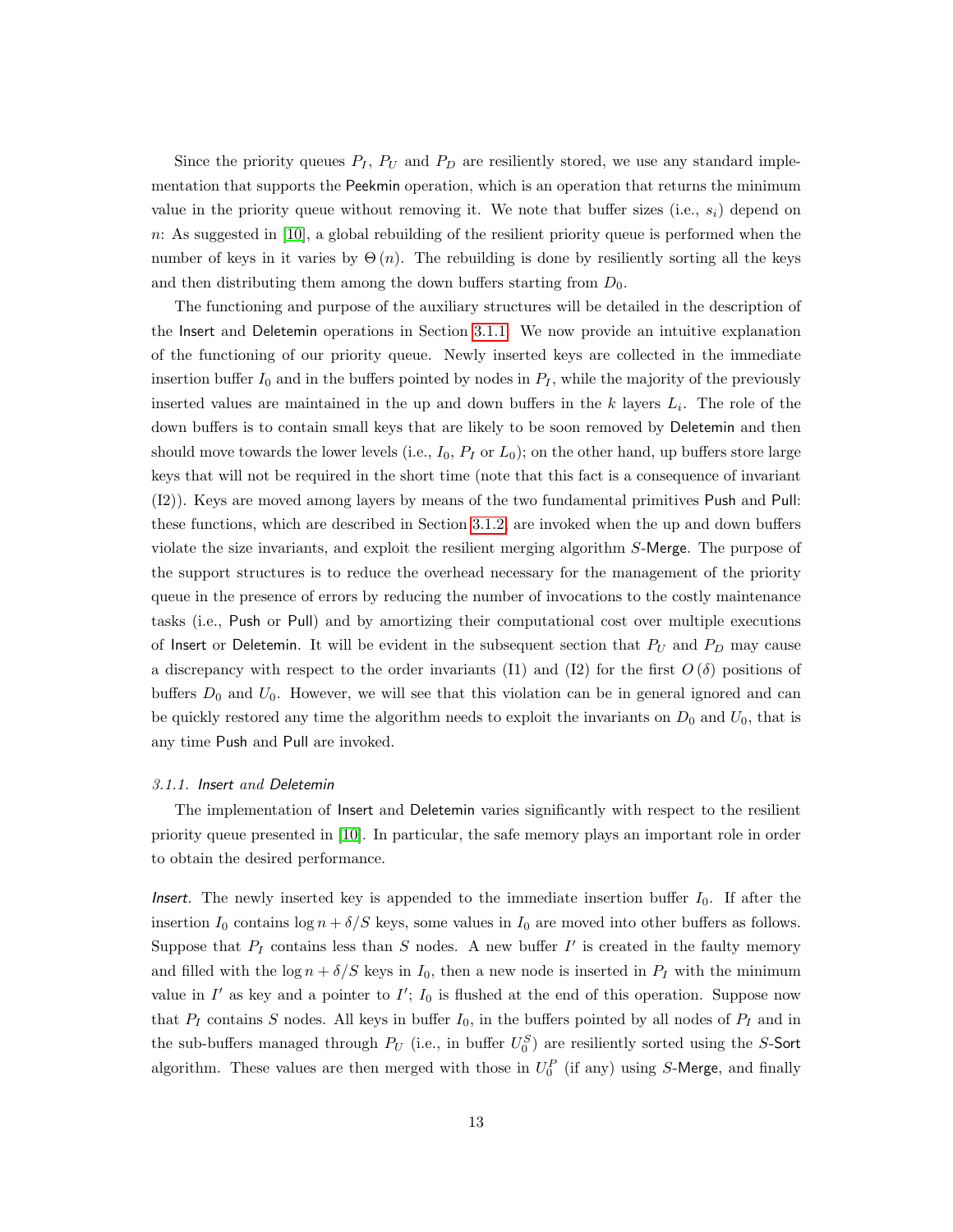inserted into buffer  $U_0$ . After the merge, the immediate insertion buffer, the priority queue  $P_I$ and all its associated buffers are emptied. If the merge does not cause  $U_0$  to overflow, the priority queue  $P_U$  is rebuilt from the new values in  $U_0^S$  by following the previously described procedure. On the contrary, if  $U_0$  overflows breaking the size invariant  $(I4)$ , the Push primitive is invoked on  $U_0$ ,  $P_U$  is deallocated (since Push removes all keys in  $U_0$ ) and  $P_D$  is rebuilt following a procedure similar to the one for  $P_U$ .

Deletemin. To determine and remove the minimum key in the priority queue it is necessary to evaluate the minimum key among the at most  $\log n + \delta/S$  keys in the immediate insertion buffer  $I_0$  and the minimum values in  $P_I$ ,  $P_D$  and  $P_U$ , which can be evaluated using Peekmin. Finally, the minimum key  $v$  among these four values is selected, removed from the appropriate buffer as described below, and hence returned. The removal of  $v$  is performed as follows.

- v is in  $I_0$ . Value v is removed from  $I_0$  and the remaining keys in  $I_0$  are shifted in order to ensure that keys are consecutively stored.
- v is in  $P_I$ . A Deletemin is performed on  $P_I$  for removing the node with key v. Let  $I'$  be the buffer pointed by this node. Then key  $v$  is removed from  $I'$  and the remaining keys in  $I'$  are shifted in order to ensure that keys are consecutively stored. We note that the value  $v$  may not be anymore available in  $I'$  since it has been corrupted by the adversary: however, since each node contains the position of  $v$  in  $I'$ , the faithful value can be restored. Let  $c_{I'}$  be the new size of I'. If  $c_{I'} \geq (\log n + \delta/S)/2$ , a new node pointing to I' is inserted in  $P_I$  using as priority key the new minimum value in I'. If  $c_{I'} < (\log n + \delta/S)/2$  and  $I_0$ is not empty, up to  $(\log n + \delta/S)/2$  keys are removed from the immediate insertion buffer and inserted in buffer  $I'$ ; then, a new node is inserted in  $P_I$  pointing to  $I'$  and with priority key set to the new minimum value in I'. Finally, if  $c_{I'} < (\log n + \delta/S)/2$  and  $I_0$  is empty, all values in  $I'$  are transferred in the immediate insertion buffer  $I_0$  and  $I'$  is deallocated.
- v is in  $P_U$ . A Deletemin is performed on  $P_U$  for removing the node with key v. Let  $U'$ denote the sub-buffer pointed by the removed node. The minimum key  $v$  is removed from  $U'$  and its spot is filled with the value pointed by  $p_U$ , which is then increased to point to the subsequent value in  $U_0^P$  (if any). If no key can moved to  $U'$  (i.e., there are no keys in  $U_0^P$ ), the empty spot is removed by compacting  $U'$  in order to ensure that keys are consecutively stored and no further operations are performed. The new minimum value in  $U'$  is then evaluated and inserted in  $P_U$  with the associated pointer to U' (no operation is done if U' is empty).
- $v$  is in  $P_D$ . Operations similar to the previous case are performed if the minimum key is extracted from  $P_D$ . In this case, Deletemin may cause  $D_0$  to underflow breaking the size invariant I3: if that happens, the Pull primitive is invoked on  $D_0$  and  $P_D$  is rebuilt following a procedure analogous to the one previously detailed for  $P_U$ .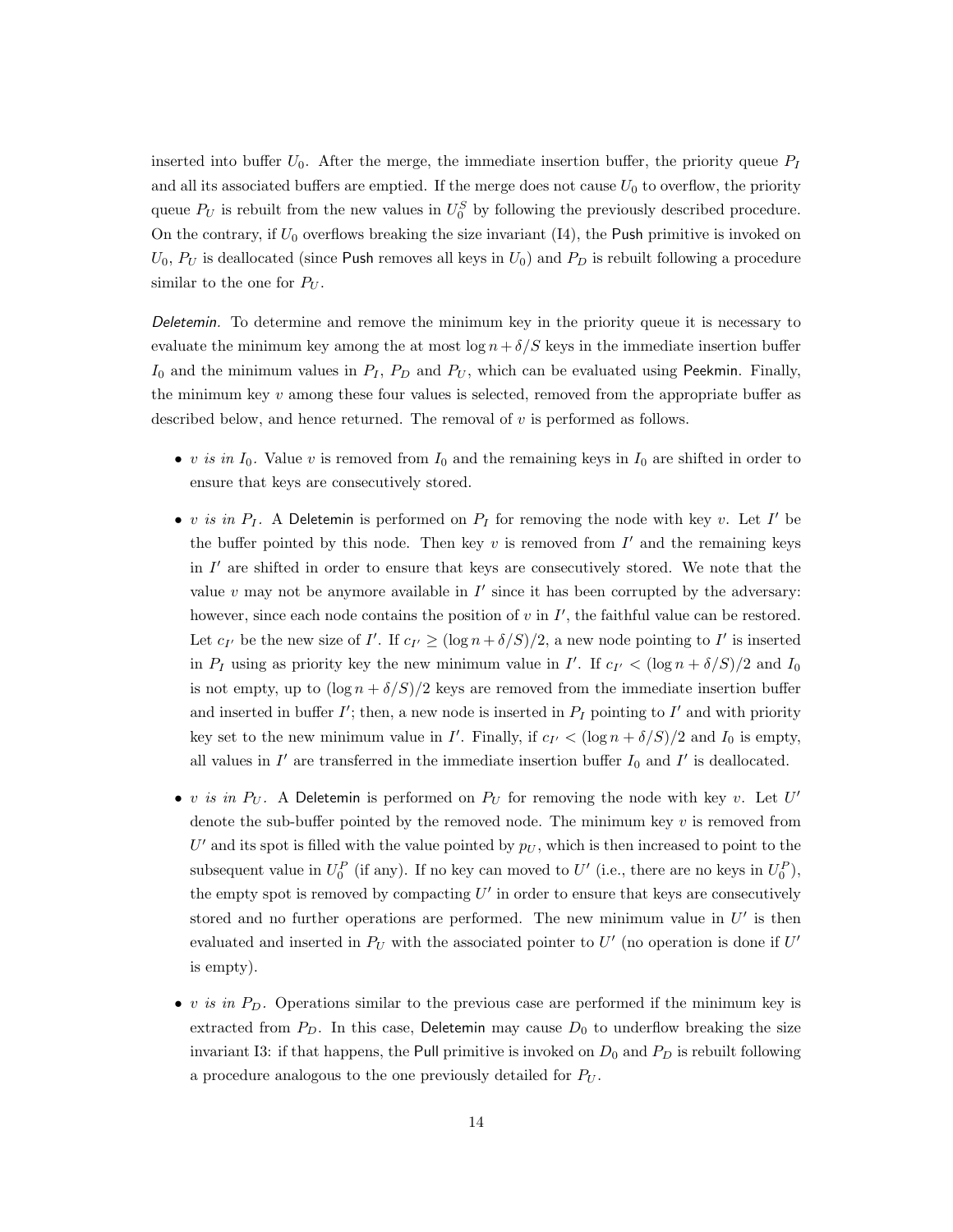We observe that the use of the auxiliary structures  $P_U$  and  $P_D$  in Deletemin may cause a discrepancy with respect to the order invariants (I1) and (I2) for buffers  $U_0$  and  $D_0$ . We can however justify the waiver from (I1) by pointing out that this structure still ensures that the faithful keys in  $U_0^S$  are smaller than or equal to those in  $U_0^P$ . In particular the concatenation of a resiliently sorted  $U_0^S$  with  $U_0^P$  is faithfully ordered (similarly in  $D_0$ ). Additionally, we can justify the waiver from  $(12)$  by observing that the faithful keys in  $D_0$  are still smaller than or equal to those in  $D_1$  and  $U_1$ . Furthermore, the invariants can be easily restored before any invocation of Push and Pull by resiliently sorting  $U_0^S$  (resp.,  $D_0^S$ ) and linking it with  $U_0^P$  (resp.,  $D_0^P$ ). Therefore, since  $D_0$  and  $U_0$  still behave consistently with the invariants for what pertains the relations with other buffers and the possibility of accessing the faithful keys maintained by them in the correct order, we can assume with a slight (but harmless) "abuse of notation" that the invariants are verified for  $U_0$  and  $D_0$  as well.

# <span id="page-14-0"></span>3.1.2. Push and Pull primitives

Push and Pull are the two fundamental primitives used to structure and maintain the resilient priority queue. Their execution is triggered whenever one of the buffer violates a size invariant in order to restore it without affecting the order invariants. The primitives operate by redistributing keys among buffers by making use of S-Merge. The main idea is to move keys in the buffers in order to have the smaller ones kept in the layers close to the insertion buffer so they can be quickly retrieved by Deletemin operations, while moving the larger keys to the higher order layers. Our implementation of Push and Pull corresponds to the one in [\[10\]](#page-19-9) with the difference that the S-Merge algorithm proposed in the previous section is used rather than the merge algorithm in [\[6\]](#page-19-5). It is important to stress how this variation, while allowing a reduction of the running time of Push and Pull, does not affect the correctness nor the functioning of the primitives since the merge algorithm is used with a black-box approach. We remark that, due to the additional structure introduced by using the auxiliary priority queues  $P_U$  and  $P_D$ , every time a primitive involving either  $U_0$  or  $D_0$  is invoked it is necessary to restore them to be faithfully ordered buffers. This can be easily achieved by concatenating the resiliently sorted  $U_0^P$  (resp.,  $D_0^S$ ), with  $U_0^S$  (resp.,  $D_0^S$ ). We can exploit  $P_U$  (resp.,  $P_D$ ) to resiliently sort  $U_0^P$  (resp.,  $D_0^S$ ) by successively extracting the minimum values in the priority queue. For the sake of completeness, we describe now the Push and Pull primitives and we refer to [\[10\]](#page-19-9) for further details.

**Push.** The Push primitive is invoked whenever the size of an up buffer  $U_i$  grows over the threshold value  $s_i/2$ , therefore breaking the size invariant (I4). The execution of Push( $U_i$ ) works as follows. If  $L_i$  is the last layer, then a new empty layer  $L_{i+1}$  is created. Buffers  $U_i$ ,  $D_i$  and  $U_{i+1}$  are merged into a sequence M using the S-Merge algorithm. Then the first  $|D_i| - \delta$  keys of M are placed in a new buffer  $D'_i$ , the remaining  $|U_{i+1}| + |U_i| + \delta$  keys are placed in a new buffer  $U'_{i+1}$ , and an empty  $U_i'$  buffer is created. Finally, the newly created buffers  $U_i', D_i'$  and  $U_{i+1}'$  are used to respectively replace the old buffers  $U_i$ ,  $D_i$  and  $U_{i+1}$ , which are then deallocated. If  $L_i$  is the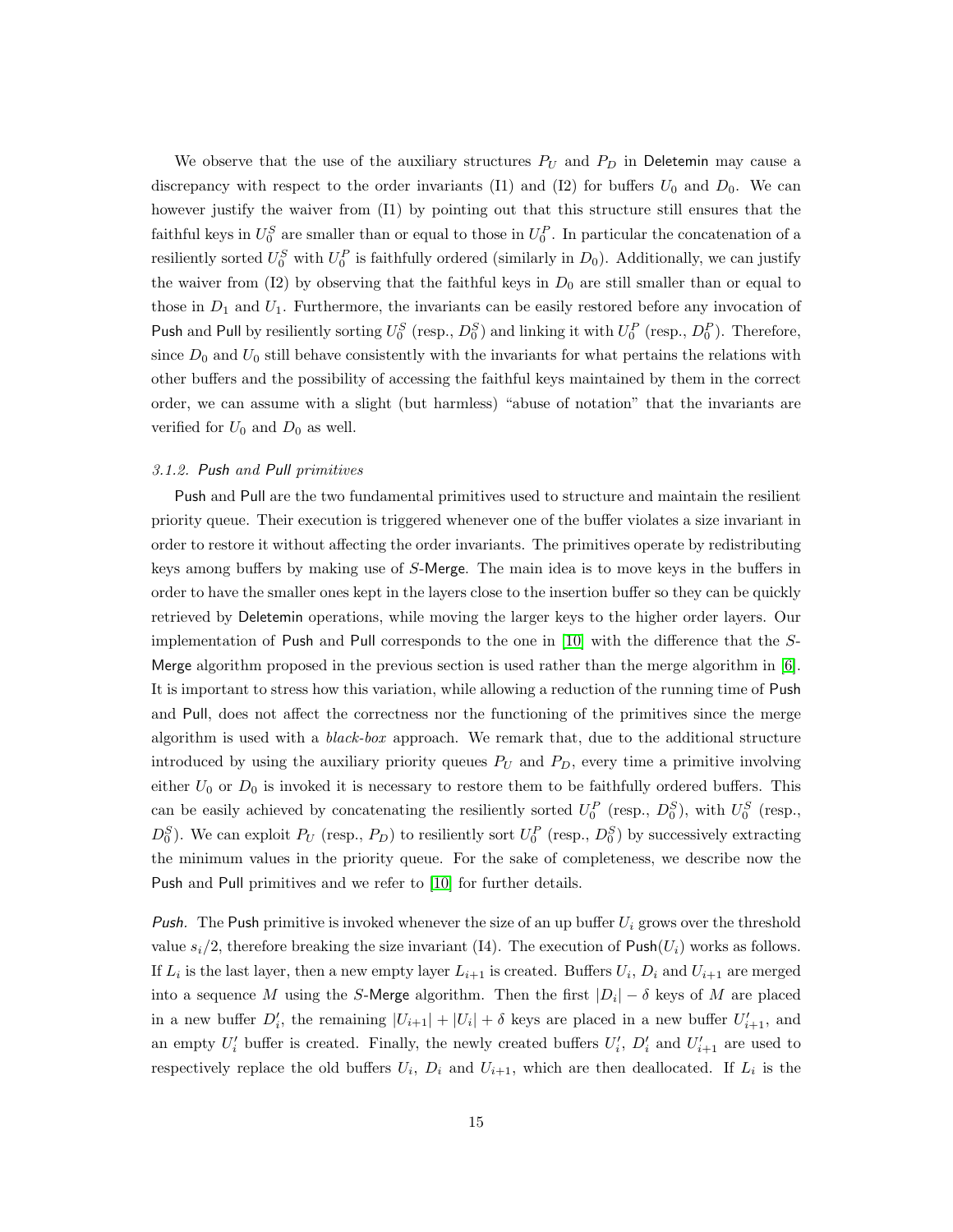last layer,  $U'_{i+1}$  replaces  $D_{i+1}$  instead of  $U_{i+1}$ . If the new buffer  $U'_{i+1}$  contains too many keys, breaking the size invariant (I4), the Push primitive is invoked on  $U'_{i+1}$ . Furthermore, since  $D'_{i}$ is smaller than  $D_i$ , it could violate the size invariant (I3). This violation is handled at the end of the sequence of Push invocations on up buffers of layers  $L_i, L_{i+1}, \ldots, L_j, 0 \leq i < j < k$  (we suppose the i and j indexes to be stored in safe memory). After all the  $j - i + 1$  invocations, the affected down buffers are analyzed by simply following the pointers among buffers starting from  $U_i$ , and by invoking the Pull primitive (see below) on the down buffer not satisfying the invariant (I3).

Pull. The Pull primitive is invoked whenever the size of a down buffer  $D_i$  goes below the threshold value  $s_i/2$ , therefore breaking the size invariant (I3). Since this invariant does not hold for the last layer, we must have that  $L_i$  is not the last layer. During the execution of  $\text{Pull}(D_i)$  buffers  $D_i$ ,  $U_{i+1}$ , and  $D_{i+1}$  are merged into a sequence M using the S-Merge algorithm. The first  $s_i$ keys of M are placed in a new buffer  $D'_i$ , the following  $|D_{i+1}| - (s_i - |D_i|) - \delta$  keys are written to  $D'_{i+1}$ , while the remaining keys in M are placed in a new buffer  $U'_{i+1}$ . The newly created buffers  $D'_i$ ,  $D'_{i+1}$  and  $U'_{i+1}$  are then used to respectively replace the old buffers  $D_i$ ,  $D_{i+1}$  and  $U_{i+1}$ , which are then deallocated. If the down and up buffers in layer  $L_{i+1}$  are empty after this operation, then layer  $L_{i+1}$  is removed (this can happen only if  $L_{i+1}$  is the last layer). Resulting from this operation,  $D'_{i+1}$  may break the size invariant (I3), if this is the case Pull is invoked on  $D'_{i+1}$ . Additionally, after the merge,  $U_{i+1}$  may break the size invariant (I4). This violation is handled at the end of the sequence of Pull invocations on down buffers of layers  $L_i, L_{i+1}, \ldots, L_j$ ,  $0 \leq i \leq j \leq k$  (we suppose the i and j indexes to be stored in safe memory). After all the  $j - i + 1$  invocations, all the affected up buffers are analyzed by simply following the pointers among buffers starting from  $D_i$ , and by invoking the Push primitive wherever invariant (I4) is not satisfied.

## <span id="page-15-0"></span>3.2. Correctness and complexity analysis

In order to prove the correctness of the proposed resilient priority queue we show that Deletemin returns the minimum faithful key in the priority queue or an even smaller corrupted value. As a first step, it is necessary to ensure that the invocation of one of the primitives Push or Pull, triggered by an up or down buffer violating a size invariant I3 or I4, does not cause the order invariants to be broken. The Push and Pull primitives used in our priority queue coincide with the ones presented for the maintenance of the resilient priority queue in [\[10\]](#page-19-9): despite the fact that in our implementation the threshold  $s_i$  is changed to  $2^{i+1} (S \log^2 + \delta (\log S + \delta/S))$ , the proofs provided in [\[10\]](#page-19-9) (Lemmas 1 and 3) concerning the correctness of Push and Pull still apply in our case. We report here the statements of the cited lemmas:

<span id="page-15-1"></span>Lemma 4 ([\[10,](#page-19-9) Lemma 1]). The Pull and Push primitives preserve the order invariants.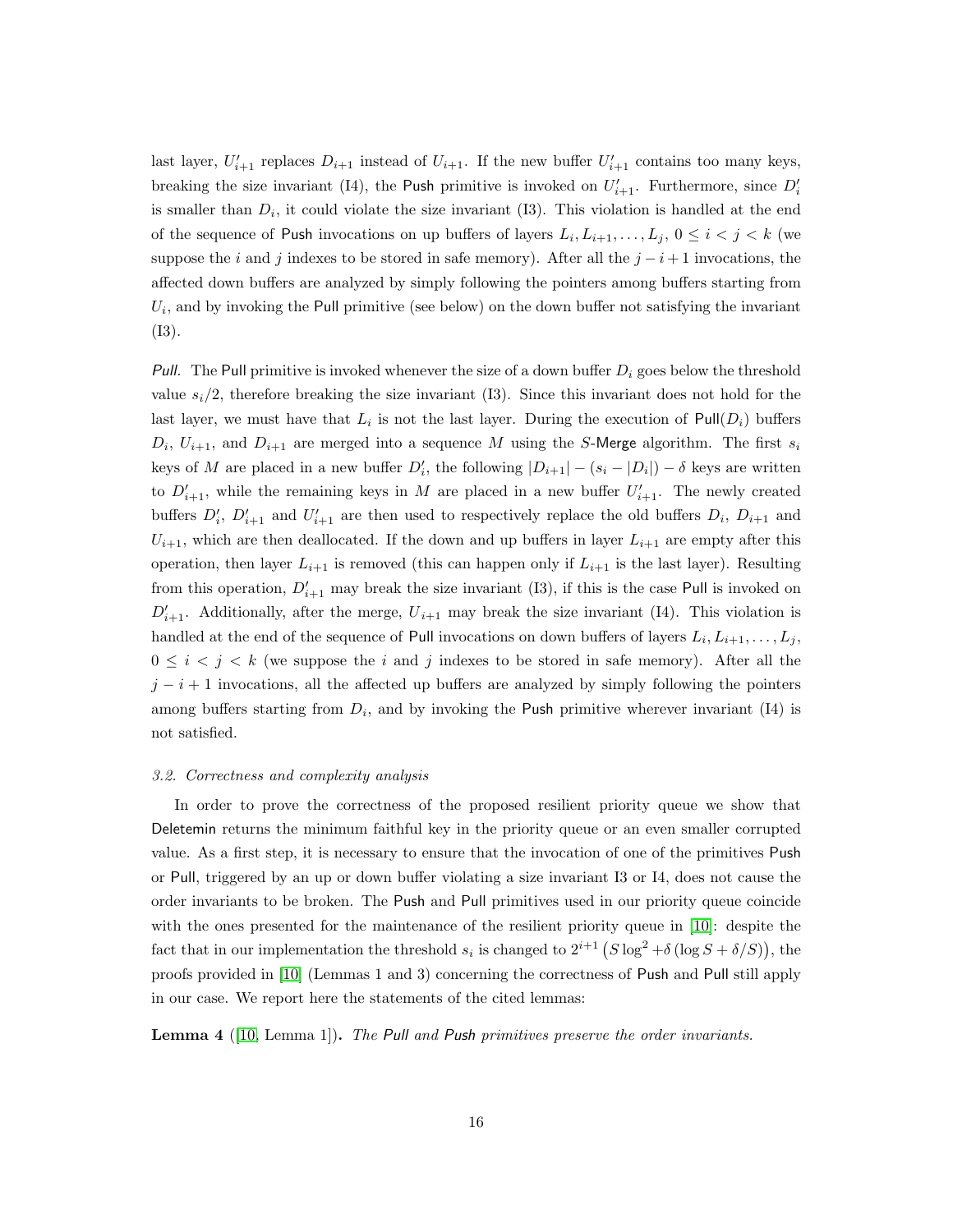<span id="page-16-0"></span>**Lemma 5** ([\[10,](#page-19-9) Lemma 3]). If a size invariant is broken for a buffer in  $L_0$ , invoking Pull or Push on that buffer restores the invariants. Furthermore, during this operation Pull and Push are invoked on the same buffer at most once. No other invariants are broken before or after this operation.

For the complete proofs of these lemmas we refer the reader to the original work in [\[10\]](#page-19-9). It is important to remark that both proofs are independent of the value used as size threshold and hence these proofs hold for our implementation as well. We can therefore conclude that when a size invariant is broken for a buffer in  $L_i$  the consequent invocation of Push or Pull does indeed restore the size invariant while preserving the order invariants which are thus maintained at all times.

Concerning the computational cost of the primitives, an analysis carried out using the potential function method [\[19,](#page-20-7) Section 17.3] allows to conclude that the amortized time needed for the execution of both Push and Pull is negligible. A proof of this fact can be obtained by plugging the complexity of the S-Merge algorithm and the threshold value  $s_i$  defined in our implementation in the proof proposed in [\[10,](#page-19-9) Lemma 5].

# <span id="page-16-1"></span>Lemma 6. The amortized cost of the Push and Pull primitives is negligible.

*Proof:* We now upper bound the amortized cost of a call to the Push function on the up buffer  $U_i$ and we ignore at the moment the subsequent chain of calls to Push and Pull(a similar argument applies to Pull). The cost is computed by exploiting the following *potential function* defined in [\[10\]](#page-19-9):

$$
\Phi = \sum_{i=1}^{k} (c_1 |U_i| (\log n - i) + ic_2 |D_i|).
$$

When a Push operation on  $U_i$  is performed, first the  $U_i$ ,  $D_i$  and  $U_{i+1}$  buffers are merged and then the sorted values are distributed into new buffers such that  $|U_i'| = 0$ ,  $|D_i'| = |D_i| - \delta$  and  $|U'_{i+1}| = |U_{i+1}| + |U_i| + \delta$ . This leads to the following change in potential  $\Delta \Phi$ :

$$
\Delta \Phi = -c_1 |U_i| (\log n - i) - ic_2 \delta + c_1 (|U_i| + \delta) (\log n - (i + 1))
$$
  
=  $-c_1 |U_i| + \delta (-ic_2 + c_1 \log n - ic_1 - c_1).$ 

Push is invoked when (I4) is not valid for  $U_i$  and therefore  $|U_i| > s^i/2 = 2^i (S \log^2 n + \delta (\log S + \delta/S)).$ Then, standard computations show that, for some constant  $c' > 0$  independent of  $c_1$ , we have

$$
\Delta \Phi \le -c_1|U_i| + c_1 \delta \log n \le -c_1 c'|U_i|.
$$

The time required for the execution of Push, including the time needed to retrieve the reliably stored pointers of the up and down buffers, is dominated by the computational cost of merging  $U_i$ ,  $D_i$  and  $U_{i+1}$  which, using the S-Merge algorithm, is upper bounded by  $T_m$  =  $O(|U_i| + |D_i| + |U_{i+1}| + \alpha(\log S + \delta/S))$ . By the potential method [\[19,](#page-20-7) Section 17.3], the amortized cost of Push follows by adding the merging time  $T_m$  to the potential variation  $\Delta\Phi$ . Since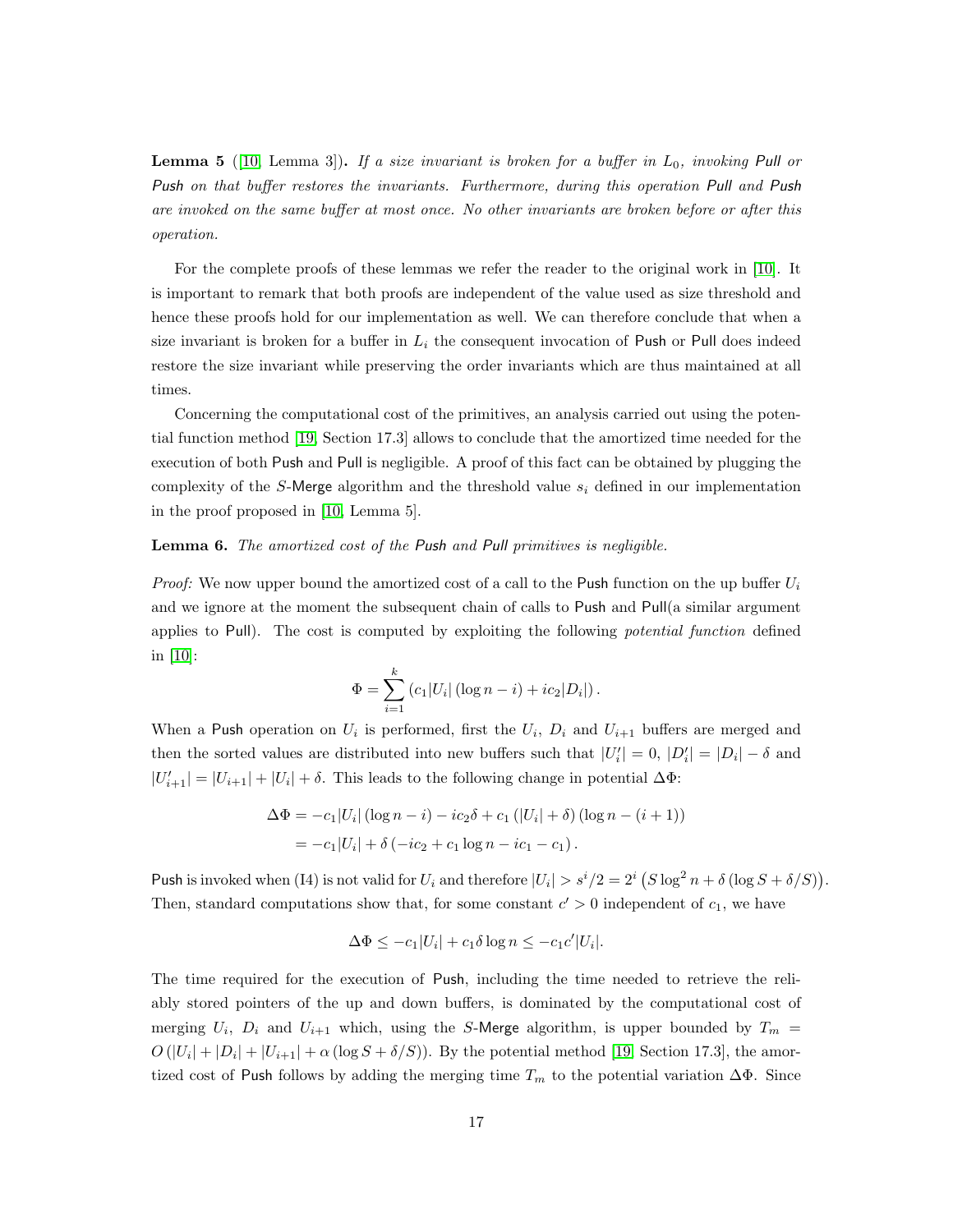$|U_i| \in \Theta\left(2^i \left(S \log^2 n + \delta(\log S + \delta/S)\right)\right),\$ we have  $T_m = \Theta(|U_i|) = c_m |U_i|$ , where  $c_m$  is a suitable constant that depends on S-Merge. The amortized cost of Push is  $(c_m - c_1 c') |U_i|$  and it can be ignored by conveniently tweaking  $c_1$  according to the values of  $c_m$  and  $c'$  so that  $(c_m - c_1 c')|U_i| < 0$ .

In the particular case for which an invocation of Push involves the buffers  $U_0$  and  $D_0$ , we have that prior to the standard operations, it is necessary to restore the buffers to their faithfully sorted version by resiliently sorting  $U_0^S$  (resp.,  $D_0^S$ ) and linking it with  $U_0^P$  (resp.,  $D_0^P$ ). The time required to accomplish these operation is dominated by the time necessary to faithfully sort  $U_0^S$  and  $D_0^S$  according to the previously described technique, which is  $O(\delta (\log S + \delta/S))$ . This implies that the time required for restructuring  $U_0$  and  $D_0$  is sill dominated by the time required by Push and is hence negligible.

Since each Push and Pull function is invoked on the same buffer at most once (Lemma [5\)](#page-16-0) and the amortized cost is negative, we have that the chain of Push and Pull operations that can start after the initial call is negligible as well. The lemma follows.

The following theorem evaluates the amortized cost of Insert and Deletemin in our resilient implementation of the priority queue.

**Theorem 2.** In the proposed resilient priority queue implementation, the Deletemin operation returns the minimum faithful key in the priority queue or an even smaller corrupted one and deletes it. Both Deletemin and Insert operations require  $O(\log n + \delta/S)$  amortized time. The priority queue uses  $\Theta(S)$  safe memory words and  $\Theta(n)$  faulty memory words.

Proof: We first observe that the size and order invariants can be considered maintained at all times thanks to the maintenance Push and Pull tasks (see Lemmas [4](#page-15-1) and [5\)](#page-16-0), with the aforementioned exception on the first  $\delta + 1$  keys in the up and down buffers in  $L_0$ . Moreover, by Lemma [6,](#page-16-1) the cost of Push and Pull can be ignored in our argument.

We now focus on the correctness and complexity of Deletemin. Let  $v_1$ ,  $v_2$ ,  $v_3$  and  $v_4$  be the minimum values in  $I_0$ ,  $P_I$ ,  $P_U$  and  $P_D$ , respectively. Deletemin evaluates these four values by scanning all the values in  $I_0$  and by performing a Peekmin operation for  $P_I$ ,  $P_U$  and  $P_D$ , respectively. By construction, each value in  $P_I$  is selected as the minimum among the keys stored in the associated buffers: since  $P_I$  is maintained in the safe memory,  $v_2$  is smaller than any faithful value in the associated buffers. Similarly,  $v_3$  is smaller than the faithful  $\delta+1$  entries in  $U_0^S$ , and thus of the remaining faithful entries in  $U_0^P$  and of all entries in the up and down buffers for invariant (I1). Similarly, we also have that  $v_4$  is smaller than all faithful keys in  $D_0$ . We can then conclude that  $\min\{v_1, v_2, v_3, v_4\}$  is either the minimum faithful key in the priority queue or an even smaller corrupted value. The time for determining the minimum key and removing it is  $O(\log n + \delta/S).$ 

We now discuss the correctness and complexity of Insert. The correctness of the insertion is evident since the input key is inserted in some support buffer and can be only removed by

 $\Box$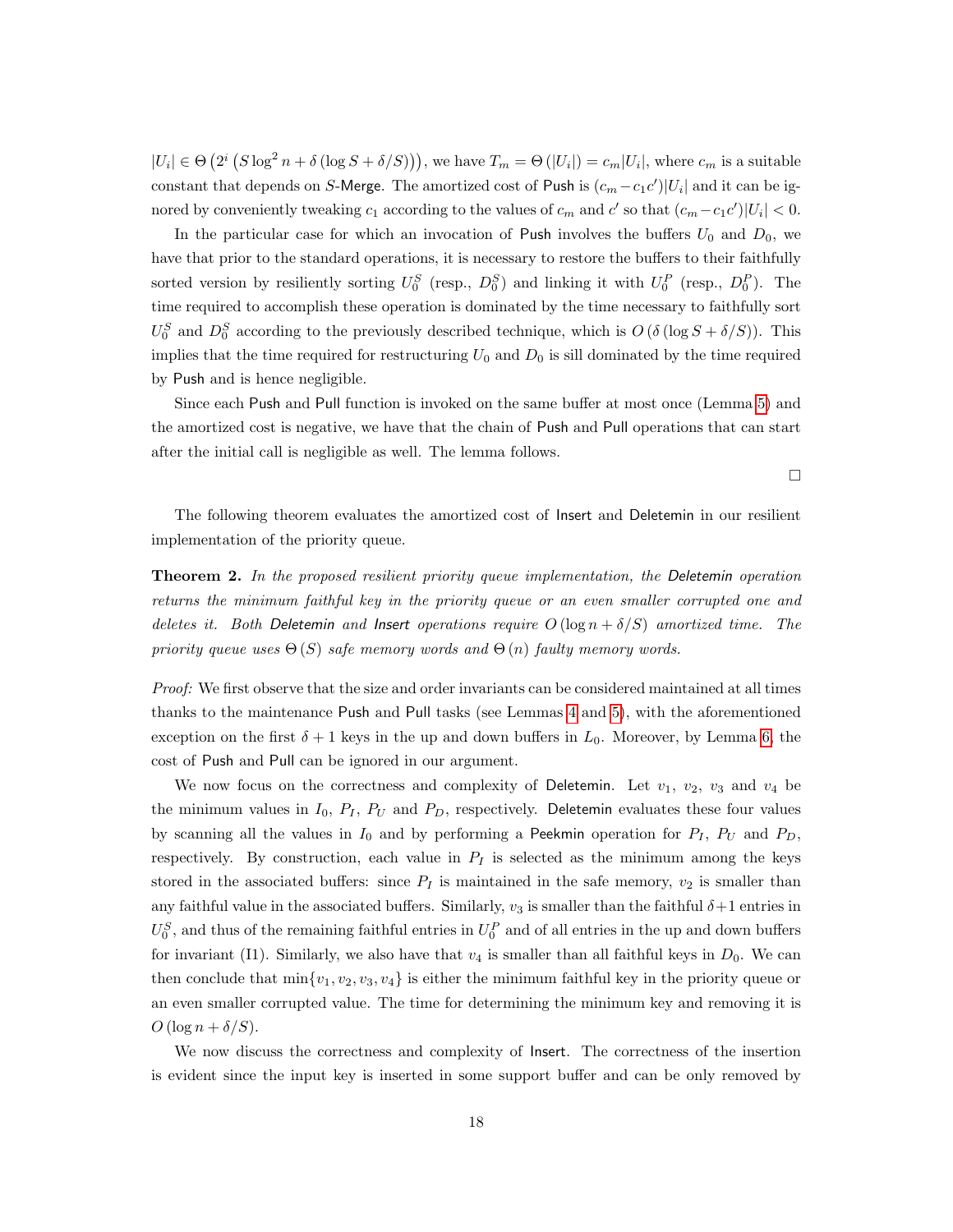Deletemin. Inserting a key in the immediate insertion buffer requires constant time. If  $I_0$  is full and a new node of the priority queue  $P_I$  needs to be created, a total  $O(\log n + \delta/S)$  time is required in order to find the minimum among the keys in  $I_0$  and to insert the new node in P<sub>I</sub>. When P<sub>I</sub> itself is full (i.e., contains S nodes), we have that  $O(S \log^2 n + \delta (\log n + \delta/S))$ time is required to faithfully sort all keys in  $I_0$  and in the buffers managed through  $P_I$  and  $P_U$ , to faithfully merge them with  $U_0^S$ , and to rebuild  $P_U$  and  $P_S$ . However, it will be necessary to perform these operations at most once every  $\Theta(S \log n + \delta)$  key insertions and therefore its amortized cost is  $O(\log n + \delta/S)$ .

We recall that the algorithm invokes a global rebuilding every time the number of keys changes by a  $\Theta(n)$  factor. Since the cost of the rebuilding is dominated by the cost of the S-Sort algorithm, which is  $O(n \log n + \delta(\delta/S + \log S))$ , the amortized cost is  $O(\log n + \delta/S)$ .

By opportunely doubling or halving the space reserved for the immediate buffer  $I_0$ , the space required for  $I_0$  is always at most twice the number of keys actually in the buffer. Additionally, the space required for the buffers maintained by  $P_I$  is at most double than the number of keys actually in the buffer itself. The space required for each layer  $L_0, \ldots, L_{k-1}$  with  $k \in O(\log n)$ , including the reliably written structural information, is proportional to the number of stored keys, and therefore  $\Theta(n)$  faulty memory words are used to store all the layers. Finally,  $\Theta(S)$ safe memory words are required to maintain the priority queues  $P_I$ ,  $P_D$  and  $P_U$  and for the correct execution of S-Merge and S-Sort. The theorem follows.  $\Box$ 

## 4. Conclusion

In this paper we have shown that, for the resilient sorting problem and the priority queue data structure, the presence of a safe memory of size S can be exploited in order to reduce the computational overhead due to the presence of corrupted values by a factor  $\Theta(S)$ . As future research, it would be interesting to investigate which other problems can benefit of a non constant safe memory and propose tradeoffs highlighting the achievable performance with respect to the size of the available safe memory. We observe that not all problems can in fact exploit an S-size safe memory: indeed the the  $\Omega(\log n + \delta)$  lower bound for searching derived in [\[5\]](#page-19-4) applies even if a safe memory of size  $S \leq \epsilon n$ , for a suitable constant  $\epsilon \in (0,1)$ , is available. Finally, we remark that the analysis of tradeoffs between the safe memory size and the performance achievable by resilient algorithms may provide useful insights for designing hybrid systems mounting both cheap faulty memory and expensive ECC memory, as recently studied in [\[17\]](#page-20-5).

#### Acknowledgements

The authors would like to thank G. Brodal, I. Finocchi and an anonymous reviewer for useful comments. This work was supported, in part, by University of Padova under projects STPD08JA32 and CPDA121378, and by MIUR of Italy under project AMANDA.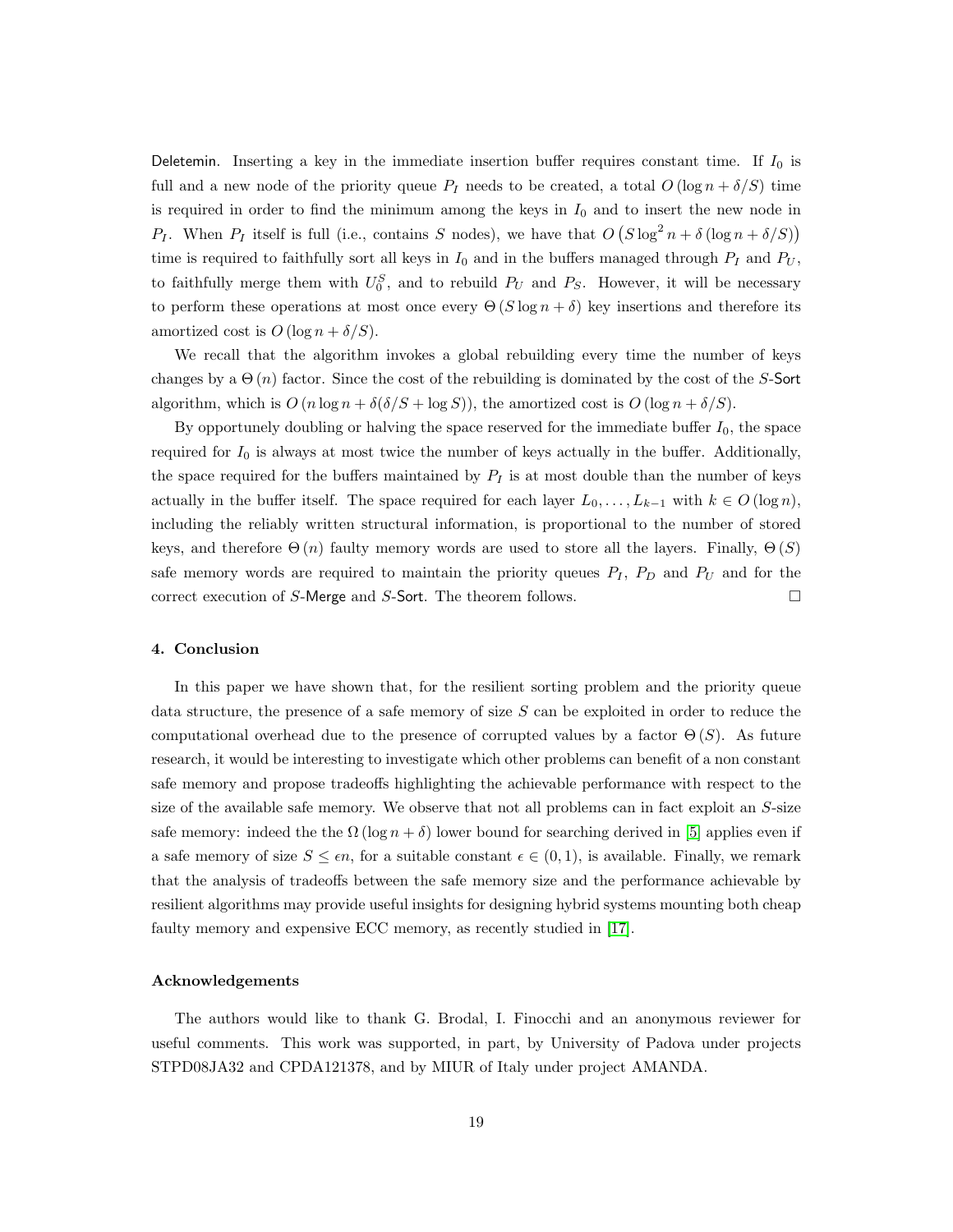#### References

- <span id="page-19-0"></span>[1] R. Baumann, Radiation-induced soft errors in advanced semiconductor technologies, IEEE Trans. Devive and Materials Reliability 5 (3) (2005) 305–316. [doi:10.1109/TDMR.2005.](http://dx.doi.org/10.1109/TDMR.2005.853449) [853449](http://dx.doi.org/10.1109/TDMR.2005.853449).
- <span id="page-19-1"></span>[2] B. Schroeder, E. Pinheiro, W. D. Weber, DRAM errors in the wild: a large-scale field study, Communications of the ACM 54 (2) (2011) 100–107. [doi:10.1145/1897816.1897844](http://dx.doi.org/10.1145/1897816.1897844).
- <span id="page-19-2"></span>[3] S. Govindavajhala, A. W. Appel, Using memory errors to attack a virtual machine, in: Proc. IEEE Symposium on Security and Privacy, 2003, pp. 154–165. [doi:10.1109/SECPRI.2003.](http://dx.doi.org/10.1109/SECPRI.2003.1199334) [1199334](http://dx.doi.org/10.1109/SECPRI.2003.1199334).
- <span id="page-19-3"></span>[4] I. Finocchi, F. Grandoni, G. F. Italiano, Designing reliable algorithms in unreliable memories, Computer Science Review 1 (2) (2007) 77–87. [doi:10.1016/j.cosrev.2007.10.001](http://dx.doi.org/10.1016/j.cosrev.2007.10.001).
- <span id="page-19-4"></span>[5] I. Finocchi, G. F. Italiano, Sorting and searching in faulty memories, Algorithmica 52 (3) (2008) 309–332. [doi:10.1007/s00453-007-9088-4](http://dx.doi.org/10.1007/s00453-007-9088-4).
- <span id="page-19-5"></span>[6] I. Finocchi, F. Grandoni, G. F. Italiano, Optimal resilient sorting and searching in the presence of memory faults, Theoretical Computer Science 410 (44) (2009) 4457–4470. [doi:](http://dx.doi.org/10.1016/j.tcs.2009.07.026) [10.1016/j.tcs.2009.07.026](http://dx.doi.org/10.1016/j.tcs.2009.07.026).
- <span id="page-19-6"></span>[7] T. Kopelowitz, N. Talmon, Selection in the presence of memory faults, with applications to in-place resilient sorting, in: Proc. 23rd International Symposium on Algorithms and Computation (ISAAC), Vol. 7676 of LNCS, 2012, pp. 558–567. [doi:10.1007/](http://dx.doi.org/10.1007/978-3-642-35261-4_58) [978-3-642-35261-4\\\_58](http://dx.doi.org/10.1007/978-3-642-35261-4_58).
- <span id="page-19-7"></span>[8] S. Caminiti, I. Finocchi, E. G. Fusco, F. Silvestri, Dynamic programming in faulty memory hierarchies (cache-obliviously), in: Proc. 31st Conference on Foundations of Software Technology and Theoretical Computer Science (FSTTCS), Vol. 13 of LIPIcs, 2011, pp. 433–444. [doi:10.4230/LIPIcs.FSTTCS.2011.433](http://dx.doi.org/10.4230/LIPIcs.FSTTCS.2011.433).
- <span id="page-19-8"></span>[9] I. Finocchi, F. Grandoni, G. F. Italiano, Resilient dictionaries, ACM Transactions on Algorithms 6 (1) (2009) 1:1–1:19. [doi:10.1145/1644015.1644016](http://dx.doi.org/10.1145/1644015.1644016).
- <span id="page-19-9"></span>[10] A. G. Jørgensen, G. Moruz, T. Mølhave, Priority queues resilient to memory faults, in: Proc. 10th Workshop on Algorithms and Data Structures (WADS), Vol. 4619 of LNCS, 2007, pp. 127–138. [doi:10.1007/978-3-540-73951-7\\\_12](http://dx.doi.org/10.1007/978-3-540-73951-7_12).
- <span id="page-19-10"></span>[11] P. Rech, L. Pilla, F. Silvestri, P. Navaux, L. Carro, Neutron sensitivity and software hardening strategies for matrix multiplication and FFT on graphics processing units, in: Proc. 3rd Workshop on Fault-tolerance for HPC at Extreme Scale (FTXS), 2013, pp. 13–20. [doi:10.1145/2465813.2465816](http://dx.doi.org/10.1145/2465813.2465816).